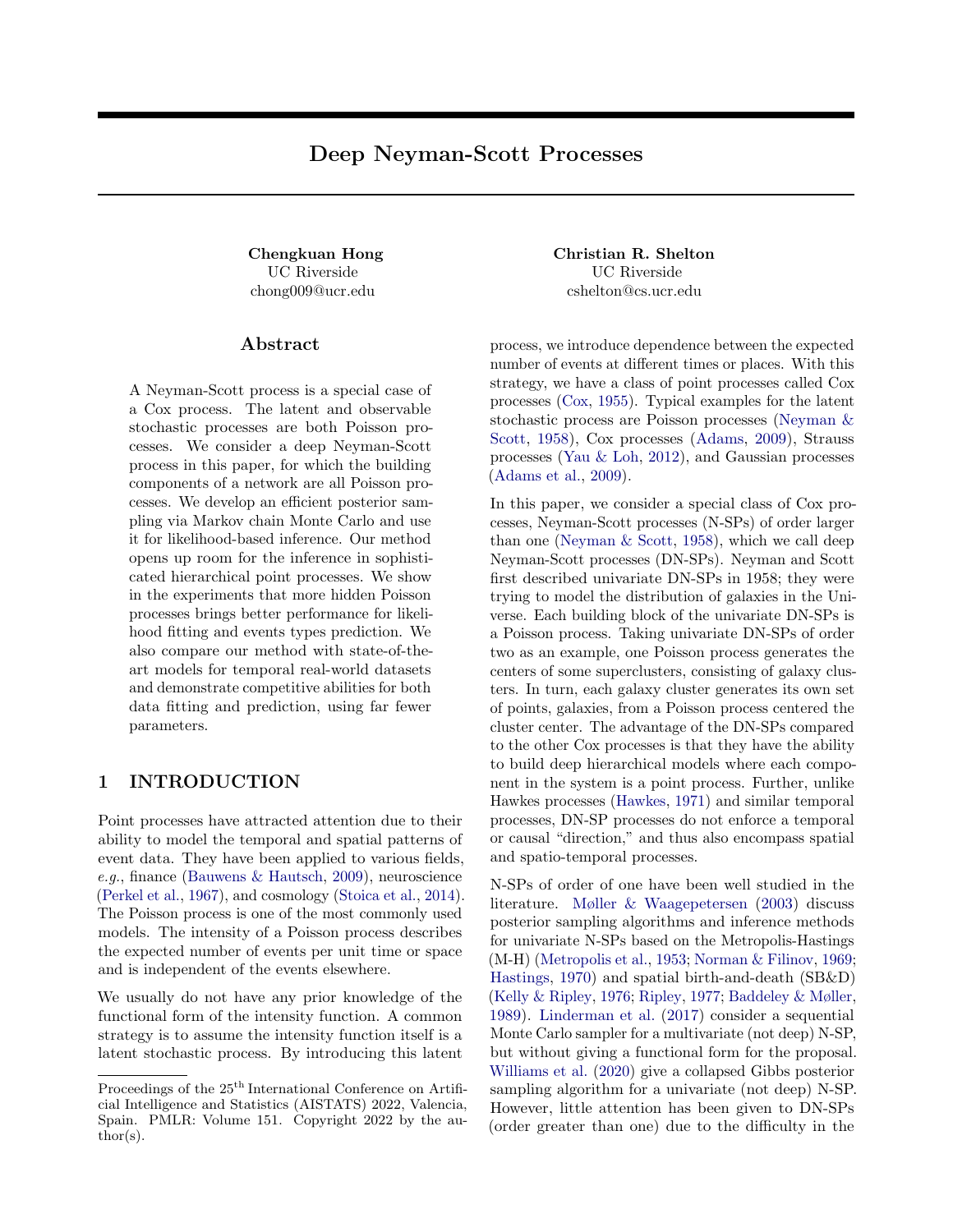<span id="page-1-1"></span>

Figure 1: Illustration of Model Sampling: (left) forward sampling & (right) posterior sampling.

complex posterior sampling and inference. The only existing work we have found is from [Andersen et al.](#page-8-5) [\(2018\)](#page-8-5), which employs a moment-based inference for photoactivated localization microscopy. Although the moment-based inference is computationally easy, some constant parameters for the estimation of the moments have to be tuned manually, and it is not able to estimate the posterior intensity surface of the unobservable point processes.

To the best of our knowledge, we are the first to give a posterior sampling algorithm and a likelihood-based inference method for multivariate DN-SPs with experiments for real-world data. In this paper, we first construct a temporal multivariate DN-SP in one dimension in Sec. [2.](#page-1-0) Then in Sec. [3,](#page-2-0) we present an efficient posterior sampling via Markov chain Monte Carlo (MCMC) and use it for inference. We give competitive experiments results for real-world data compared with MTPP [\(Lian et al.,](#page-9-8) [2015\)](#page-9-8), the neural Hawkes process (Mei  $\&$ [Eisner,](#page-9-9) [2017\)](#page-9-9), the self-attentive Hawkes process [\(Zhang](#page-10-5) [et al.,](#page-10-5) [2020a\)](#page-10-5), and the transformer Hawkes process [\(Zuo et al.,](#page-10-6) [2020\)](#page-10-6) in Sec. [4.](#page-5-0) While our experiments are for temporal point processes, our inference method can also be applied to general spatial point processes as discussed in Sec. [3.1.](#page-3-0)

### <span id="page-1-0"></span>2 DEEP NEYMAN-SCOTT PROCESSES

In this section, we review temporal point processes and introduce our DN-SPs. Different from the N-SPs given by [Neyman & Scott](#page-9-0) [\(1958\)](#page-9-0), our DN-SPs are multivariate (events can be marked or labeled).

Temporal Point Processes A temporal point process (TPP) [\(Daley & Vere-Jones,](#page-8-6) [2003\)](#page-8-6) is a random process with a realization as a sequence of events  $\{t_i\}_{i=1}^m$ , where each time point  $t_i \in \mathbb{R}_{\geq 0}$  and  $t_i < t_{i+1}, \forall i$ .

Definition 1 (conditional intensity function). The conditional intensity function  $(CIF)$  of a TPP is defined as

$$
\lambda(t) = \lim_{\Delta t \to 0} \frac{\Pr(\text{One event in } [t, t + \Delta t] \mid \mathcal{H}_t)}{\Delta t},
$$

where  $\mathcal{H}_t$  is an element in a filtration  $\{\mathcal{H}_t\}_{t>0}$ .

TPPs are completely characterized by their CIFs as they determine the distributions of the numbers of events as Bernoulli random variables at each infinitesimal interval. As a special case for TPPs, a homogeneous Poisson process (HPP) has a constant CIF  $\lambda_0 > 0$ . At each infinitesimal interval  $[t, t + \Delta t]$ , the probability of one event is  $\lambda_0 \cdot \Delta t$ .

Deep Neyman-Scott Processes To build DN-SPs, we will stack TPPs in a hierarchical manner s.t. the distributions of the CIFs as random processes are controlled by the TPPs on higher layers.

Each observed data point  $x$  is a collection of sequences  ${\mathbf \{x}_k\}_{k=1}^{K_0} = {\mathbf \{ \{t_{0,k,j}\}_{j=1}^{\tilde{m}_{0,k}}\}_{k=1}^{K_0}}$ , where  ${\mathbf x}_k$  is the sequence of the kth type of event (or events with the kth mark in a discrete-marked TPP) and  $t_{0,k,j}$  is the time of the jth event of this type. (The 0 indicates this is an observation event at the bottom layer of the model.) For each data point  $x$ , there are  $L$  hidden layers of TPPs  $\mathbf{Z} = {\mathbf{Z}_1, \ldots, \mathbf{Z}_L}$ , with  $\mathbf{Z}_{\ell} = {\{Z_{\ell,k}\}}_{k=1}^{K_{\ell}}$ .  $K_{\ell}$  is the number of hidden processes at level  $\ell$ , and  $Z_{\ell,k}$ is a TPP.  $Z_{\ell,k}$  and  $Z_{\ell+1,j}$  are connected by a kernel function  $\phi_{\theta_{(\ell+1,k)\to(\ell,j)}}(\cdot)$ , whose functional form will be given later.

Generative Model Semantics We first draw samples from the TPPs on the top layer. These TPPs are assumed to be HPPs. The CIF for  $Z_{L,k}$  is a constant function

$$
\lambda_{L,k}(t) = \mu_k, \text{ where } \mu_k > 0.
$$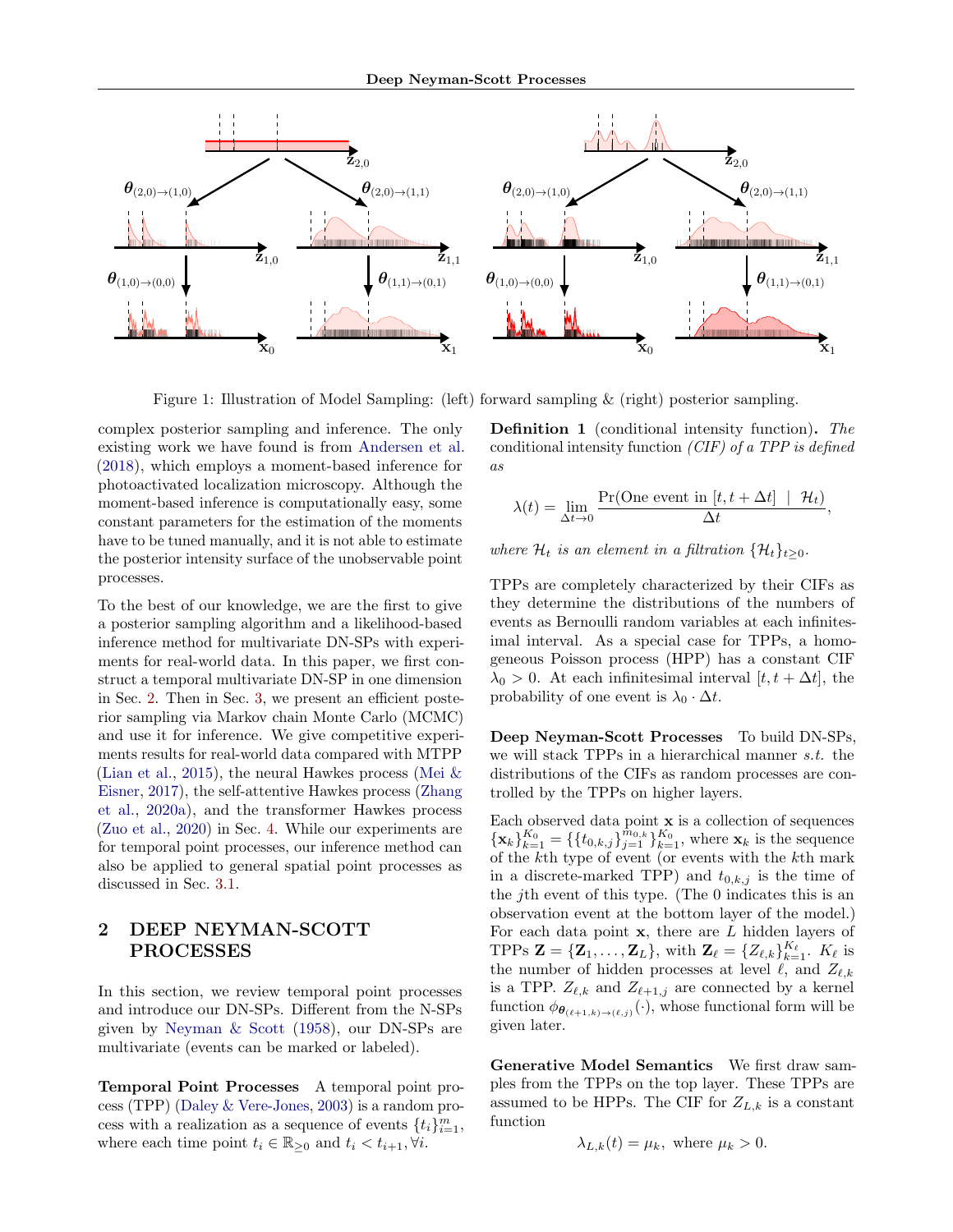<span id="page-2-1"></span>

Figure 2: The Structure of A DN-SP

.<br>.<br>. Next, we draw samples for each hidden TPPs conditional on the TPPs in the layer immediately above Next, we draw samples for each midden TPPs conditional on the TPPs in the layer immediately above. The CIF for  $Z_{\ell,k}$  conditional on  $\mathbf{Z}_{\ell+1}$  is

<span id="page-2-2"></span>
$$
\lambda_{\ell,k}(t) = \sum_{i=1}^{K_{\ell+1}} \sum_{t_{\ell+1,i,j}} \phi_{\theta_{(\ell+1,i)\to(\ell,k)}}(t - t_{\ell+1,i,j}), \quad (1)
$$

where  $\mathbf{z}_{\ell+1,i} = \{t_{\ell+1,i,j}\}_{j=1}^{m_{\ell+1,i}}$  is a realization for  $Z_{\ell+1,i}$ .

 $\begin{array}{c} \text{A} \ \text{of} \ \text{T} \ \text{or} \end{array}$  $\frac{1}{2}$  cor<br>rug dis  $\begin{array}{ccc} \n\text{and} & \text{is} \\ \n\text{rior} & \text{p} \\ \n\text{rior} & \text{a} \n\end{array}$ As an example, Fig. [1](#page-1-1) demonstrates the distributions of the events for a DN-SP with two hidden layers. The left figure is for forward sampling and the right one is for posterior sampling. For forward sampling, three events are drawn from  $Z_{2,0}$ . The dashed lines indicate the positions of the three events on the top layer. The plots for the other TPPs are the densities and rug plots of the samples drawn conditioned on  $z_{2,0}$ . For posterior sampling, the samples for  $x_0$  and  $x_1$  are collected and fixed from the forward sampling. Then we draw posterior samples for the other TPPs conditional on  $x_0$  and  $x_1$  and plot their densities and rug plots as well. Note the modes of the posterior distribution for  $z_{2,0}$  recover the positions of the prior events for  $z_{2,0}$  in forward sampling.

> Fig. [2](#page-2-1) gives the general structure of a DN-SP similar to a graphical model, where each node represents a TPP,  $\boldsymbol{\theta}_{(\ell+1,*)\to(\ell,k)} = \left[\boldsymbol{\theta}_{(\ell+1,i)\to(\ell,k)}\right]_{i=1}^{K_{\ell+1}},$  and a sample node for  $\mathbf{z}_{\ell,k}$  is enlarged.

> Conditioned on  $\mathbf{Z}_{\ell+1}$ ,  $Z_{\ell,k}$  is a Poisson process whose CIF at each time interval is independent of the CIF at the other time intervals, and the number of events at each time interval follows the Poisson distribution.

The time into same as the  $\epsilon$  in our model  $al$  for each hidden  $l$ <br>ence and no edge ef The time interval for each hidden TPP is set to be the same as the evidence and no edge effects are considered in our model.

> Evidence Likelihood The observed data are assumed to be drawn conditioned on the hidden TPPs on the lowest hidden layer in a manner analogous to those of the layers above. That is, the intensity for  $\mathbf{x}_k$ ,  $\lambda_{0,k}(t)$ , is as in Eq. [1](#page-2-2) where  $\ell = 0$ .

The to mean  $(i.e.,$ to make the kernel function be zero for negative inputs  $(i.e.,$  to be "causal") and converge to 0 as t goes to infinity (the influence of the events will eventually disappear). The sole constrain is that the sum appearing The Kernel Function For a TPP, it is reasonable to make the kernel function be zero for negative inputs infinity (the influence of the events will eventually disappear). The sole constrain is that the sum appearing in the intensity function  $(Eq. 1)$  $(Eq. 1)$  should always be nonnegative. We also want the kernel function to be as flexible as possible with only a few parameters, so we choose a gamma kernel such that

$$
\phi_{\theta}(x) = \begin{cases} p \cdot \frac{\beta^{\alpha}}{\Gamma(\alpha)} x^{\alpha-1} e^{-\beta x}, \text{ for } x > 0, \ p, \alpha, \beta > 0, \\ 0, \text{ for } x \le 0, \end{cases}
$$

where  $\boldsymbol{\theta} = \{p, \alpha, \beta\}$  and  $\Gamma(\alpha)$  is the gamma function. The gamma kernel asymptotes to 0 as  $x \to \infty$ . Moreover, with the varying parameters, the gamma kernel can either be monotonically decreasing or have a unimodal shape, which provides flexibility.

### <span id="page-2-0"></span>3 INFERENCE

ons<br>
rers. Typic<br>
ght Bayes<br>
tion ( d maximu<br>inference r<br>neters (see Typical ways to estimate the parameters include Bayesian inference and maximum likelihood estimation (MLE). Bayesian inference requires the posterior sampling for the parameters (see Appx. [D](#page-15-0) for more details), but in our case it becomes too slow to be feasible if we have many parameters. For more efficient inference, we adopt Monte Carlo expectation-maximization (MCEM) [\(Wei & Tanner,](#page-10-7) [1990\)](#page-10-7) as an indirect way to maximize the marginal likelihood. Different from the ordinary EM, the expected value of the log-likelihood is approximated by a Monte Carlo method in the expectation steps. Posterior samples of the hidden TPPs are required for the estimation of the expected values.

rior samples<br>timation of<br>g for a hidd<br>pling for an The posterior sampling for a hidden TPP is not trivial as it involves the sampling for an unbounded number of variables and the posterior stochastic processes of TPPs are not TPPs anymore. Instead, the posterior stochastic processes of TPPs are spatial point processes (SPPs). Unlike TPPs, SPPs do not have a natural ordering in space to define a filtering, hence the CIFs are not well-defined. In order to better describe a SPP, we need to provide a different type of conditional intensity function for an SPP: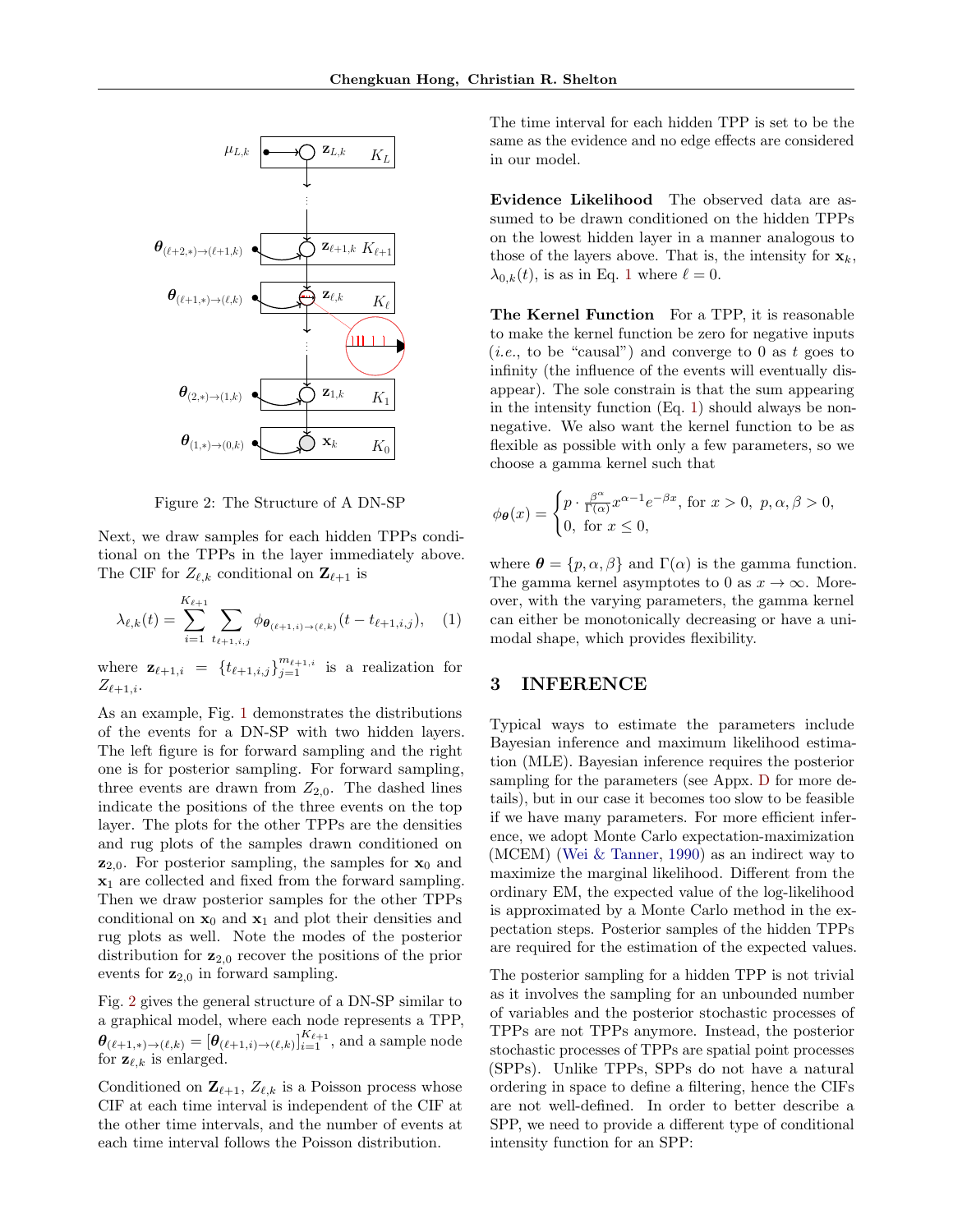,

Definition 2 (Papangelou conditional intensity function [\(Papangelou,](#page-9-10) [1974\)](#page-9-10)). The Papangelou conditional intensity function (PCIF) is defined as

$$
\lambda_{\mathcal{P}}(t) = \lim_{\Delta t \to 0} \frac{\Pr(\text{One event in } B_{\Delta t}(t) \mid [\mathbf{N} \setminus B_{\Delta t}(t)])}{\Delta t}
$$

where  $B_{\Delta t}(t) = [t, t + \Delta t]$ ,  $\mathbf{N} = [\mathbf{Z}, \mathbf{x}]$  is the whole set of hidden TPPs and the evidence, and  $[N\Bigr\setminus B_{\Delta t}(t)]$  is the information of the point processes N outside  $B_{\Delta t}(t)$ .

Different from a CIF, which is only conditional on the history, a PCIF is conditional on the whole space. For a Poisson process, PCIF is equivalent to CIF as the probability to have an event at any infinitesimal interval is independent of the time or location.

The PCIF for our model is given in Prop. [1.](#page-3-1) See Appx. [A](#page-11-0) for more details.

<span id="page-3-1"></span>Proposition 1. The PCIF for the posterior point process of  $Z_{\ell,k}$  is

$$
\lambda_{\mathcal{P};\ell,k}(t) = \lambda_{\ell,k}(t) \prod_{i=1}^{K_{\ell-1}} \left( \exp\left(-\Phi_{(\ell,k)\to(\ell-1,i)}(T-t)\right) \prod_{t_{\ell-1,i,j} > t} \frac{\lambda'_{\ell-1,i}(t_{\ell-1,i,j},t)}{\lambda_{\ell-1,i}(t_{\ell-1,i,j})} \right), \quad (2)
$$

where  $\lambda'_{\ell-1,i}(x,t) = \lambda_{\ell-1,i}(x) + \phi_{(\ell,k)\to(\ell-1,i)}(x-t)$  and  $\Phi_{(\ell,k)\to(\ell-1,i)}(x) = \int_0^x \phi_{\theta_{(\ell,k)\to(\ell-1,i)}}(\tau) d\tau.$ 

From Prop. [1,](#page-3-1) we can see that the PCIF at time  $t$  is not only controlled by the events on layers  $\ell + 1$  through  $\lambda_{\ell,k}(\cdot)$ , but controlled by the events on layers  $\ell$  and  $\ell-1$  through  $\{\lambda_{\ell-1,i}(\cdot)\}_{i=1}^{K_{\ell-1}}$ .

#### <span id="page-3-0"></span>3.1 MCMC

As the PCIF has complex correlations both within and between nodes, it is hard to directly do posterior sampling for the hidden TPPs. Considering the simplest case, if we only have one hidden layer, our model just becomes a multivariate N-SP. In the SPPs community, SB&D is more popular than M-H possibly due to its simplicity and efficiency [\(Geyer & Møller,](#page-8-7) [1994;](#page-8-7) [Clif](#page-8-8)[ford & Nicholls,](#page-8-8) [1994;](#page-8-8) [Møller & Waagepetersen,](#page-9-2) [2003\)](#page-9-2). Unfortunately, the sufficient condition for the convergence of SB&D is not satisfied in our case, and it is an open question of whether SB&D converges for our model. We provide more details in Appx. [E.](#page-15-1) Thus, we devised a different Markov chain equipped with auxiliary variables that converges quickly to the true posterior distribution. Compared with a naive MCMC sampler which just re-samples all the hidden events from homogeneous Poisson processes every time as the proposal, our posterior sampling is much more efficient due to the help of auxiliary variables.

Remark. Our MCMC can be applied to non-casual kernels (i.e., the kernels can be functions which have non-zero values in the whole space, like a Gaussian function) and SPPs with any dimensions, not only temporal DN-SPs. No matter how we choose the kernel, the detailed balance and ergodicity conditions are still satisfied, and thus the MCMC sampler still converges to the posterior distribution.

#### 3.1.1 Virtual Events

Similar to prior work [\(Rao & Teh,](#page-10-8) [2011a,](#page-10-8) [2013;](#page-10-9) [Qin](#page-10-10) [& Shelton,](#page-10-10) [2015;](#page-10-10) [Shelton et al.,](#page-10-11) [2018\)](#page-10-11), we add virtual events as auxiliary variables for our MCMC sampler. They work by providing the candidates for the real events of the hidden TPPs, and they do not contribute to any intensity functions. With the help of the virtual events, we only need to search for the real events where the virtual events appear, instead of the whole space. We explore all possible real event locations by resampling virtual events.

<span id="page-3-4"></span>For each data point  $x$ , there are  $L$  layers of virtual TPPs (VPPs)  $\tilde{\mathbf{Z}} = {\tilde{Z}_1, \ldots, \tilde{Z}_L}$  aligning with the hidden real point processes (RPPs)  $\mathbf{Z}$ , where  $\mathbf{Z}_{\ell} = \{\tilde{Z}_{\ell,k}\}_{k=1}^{K_{\ell}}$  with  $\tilde{Z}_{\ell,k}$  as a virtual TPP. The CIF for  $\tilde{Z}_{\ell,k}$  conditioned on  $\mathbf{Z}_{\ell-1}$  is

<span id="page-3-3"></span>
$$
\tilde{\lambda}_{\ell,k}(\tilde{t}) = \tilde{\mu}_{\ell,k} + \sum_{i=1}^{K_{\ell-1}} \sum_{t_{\ell-1,i,j}} \tilde{\phi}_{\tilde{\theta}_{(\ell-1,i)\to(\ell,k)}}(t_{\ell-1,i,j} - \tilde{t}) \tag{3}
$$

where  $\tilde{\mu}_{\ell,k} \geq 0$  is the base rate,  $\tilde{\phi}_{\tilde{\theta}_{(\ell-1,i)\to(\ell,k)}}(\cdot)$  is the virtual kernel function, which we assume is a gamma kernel. Note that  $\tilde{\phi}_{\tilde{\theta}_{(\ell-1,i)\to(\ell,k)}}(t_{\ell-1,i,j}-\tilde{t})$  evolves in the opposite direction to  $\phi_{\theta_{(\ell+1,i)\to(\ell,k)}}(t-t_{\ell+1,i,j}),$ which we will rationalize later. However, the intensity of virtual events at layer  $\ell$  depends on the real events at layer  $\ell - 1$ , not the virtual events there.

#### 3.1.2 Complete Likelihood

The complete likelihood for the joint RPPs and VPPs for a data point is

<span id="page-3-2"></span>
$$
p(\mathbf{x}, \mathbf{Z} = \mathbf{z}, \tilde{\mathbf{Z}} = \tilde{\mathbf{z}}) = p(\mathbf{z}_L) \prod_{\ell=0}^{L-1} p(\mathbf{z}_{\ell} | \mathbf{z}_{\ell+1}) \tilde{p}(\tilde{\mathbf{z}}_{\ell+1} | \mathbf{z}_{\ell}),
$$
\n(4)

where

$$
p(\mathbf{z}_L) = \prod_{k=1}^{K_L} p(\mathbf{z}_{L,k}),
$$
  
\n
$$
p(\mathbf{z}_{\ell} | \mathbf{z}_{\ell+1}) = \prod_{k=1}^{K_{\ell}} p(\mathbf{z}_{\ell,k} | \mathbf{z}_{\ell+1}),
$$
  
\n
$$
\tilde{p}(\tilde{\mathbf{z}}_{\ell} | \mathbf{z}_{\ell-1}) = \prod_{k=1}^{K_{\ell}} \tilde{p}(\tilde{\mathbf{z}}_{\ell,k} | \mathbf{z}_{\ell-1}).
$$

The likelihood of  $z_{L,k}$  is

$$
p(\mathbf{z}_{L,k}) = \exp(-\mu_{L,k}T)\,\mu_{L,k}^{m_{L,k}},
$$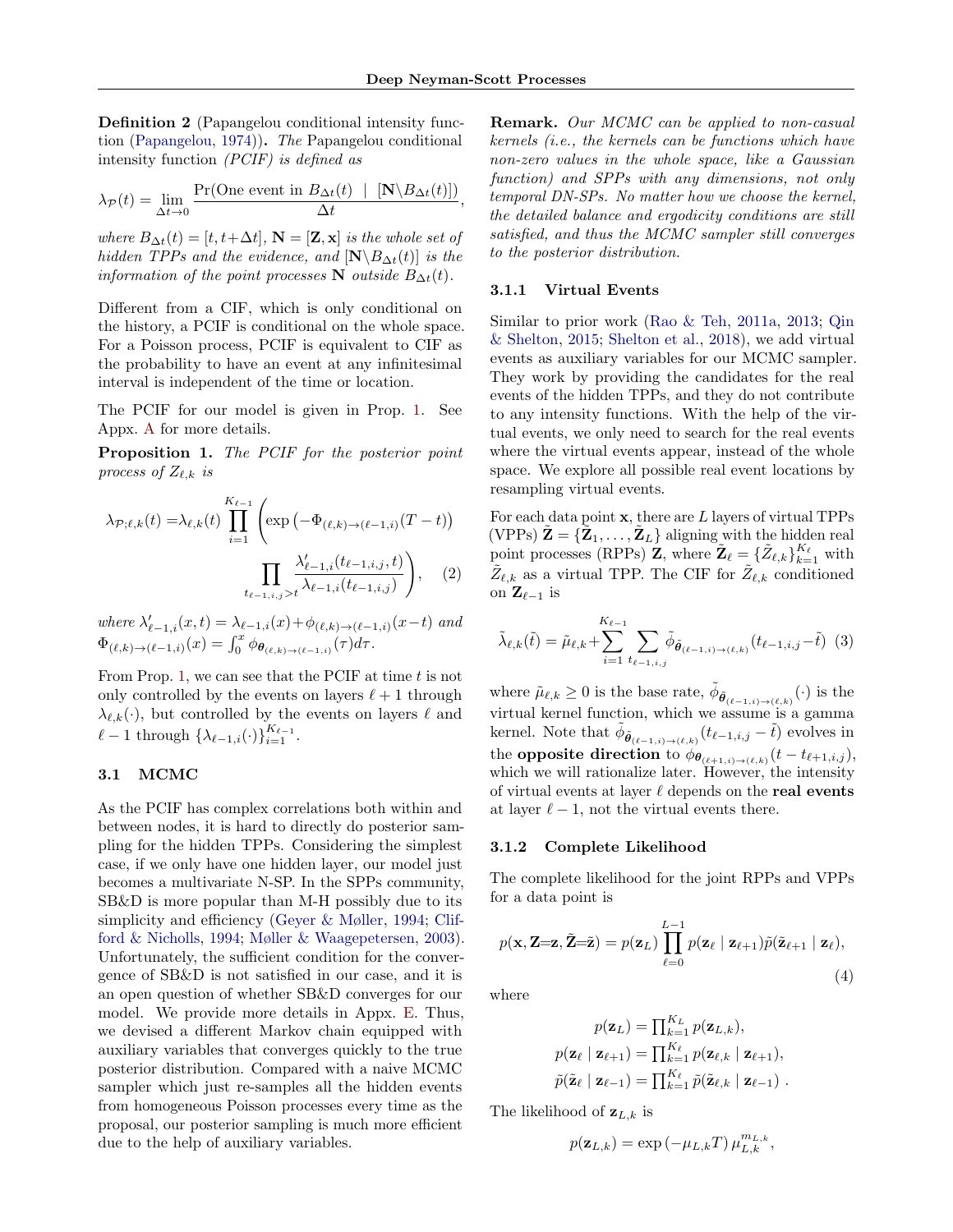<span id="page-4-0"></span>

Figure 3: Examples For Sampler Moves. Represents a Real Event. Represents a Virtual Event.

where  $m_{L,k}$  is the number of events drawn from  $Z_{L,k}$ . The likelihood of  $\mathbf{z}_{\ell,k}$  for  $0 \leq \ell \leq L-1$  is

$$
p(\mathbf{z}_{\ell,k}|\mathbf{z}_{\ell+1}) = \exp\left(\sum_{t_{\ell,k,j}\leq T} \log \lambda_{\ell,k}(t_{\ell,k,j}) - \int_0^T \lambda_{\ell,k}(t) dt\right).
$$

(Here and for the rest of the paper, we let  $\mathbf{z}_{0,k}$  be  $\mathbf{x}_k$ .) The likelihood of  $\tilde{\mathbf{z}}_{\ell,k}$  for  $1 \leq \ell \leq L$  is

$$
\tilde{p}(\tilde{\mathbf{z}}_{\ell,k}|\mathbf{z}_{\ell-1}) = \exp\left(\sum_{\tilde{t}_{\ell,k,j}\leq T} \log \tilde{\lambda}_{\ell,k}(\tilde{t}_{\ell,k,j}) - \int_0^T \tilde{\lambda}_{\ell,k}(t) dt\right).
$$

### 3.1.3 Sampler Moves

During the sampling process, we first select a hidden TPP uniformly and then apply a move selected randomly from the following three types with a predetermined probability distribution. See Fig. [3](#page-4-0) for illustration. More details can be found in Appx. [B.](#page-11-1)

Move 1: Re-sample virtual events. This move resamples the virtual events for a VPP. The dimensionality of the sample space is changed after each re-sampling. But the determinant of the Jacobian matrix, introduced as the correction for the changes of variables in reversible-jump MCMC [\(Green,](#page-9-11) [1995\)](#page-9-11), is 1, since the new variables are independent of the current virtual events of the Markov chain. The acceptance probability is always 1 for this move.

Move 2: Flip. We uniformly pick an event from the union of the samples from the RPP and the VPP, and then propose to change the type for that event. If the type of the picked event is real, we propose to flip it to be a virtual event, and vice versa.

Move 3: Swap. One event is picked uniformly from the samples for each of the RPP and the VPP. Then we propose to swap the types of these two events, i.e., the real event becomes a virtual event and vice versa.

Suppose the proposals for the changes are to adjust the events in  $\mathbf{z}_{\ell,k}$  and  $\tilde{\mathbf{z}}_{\ell,k}$  to become the events in  $\mathbf{z}'_{\ell,k}$ and  $\tilde{\mathbf{z}}'_{\ell,k}$ . Then the likelihood ratio is

$$
\mathcal{P} = \frac{p(\mathbf{z}'_{\ell,k}|\mathbf{z}_{\ell+1})\tilde{p}(\tilde{\mathbf{z}}'_{\ell,k}|\mathbf{z}_{\ell-1})}{p(\mathbf{z}_{\ell,k}|\mathbf{z}_{\ell+1})\tilde{p}(\tilde{\mathbf{z}}_{\ell,k}|\mathbf{z}_{\ell-1})} \cdot \frac{p(\mathbf{z}_{\ell-1}|\mathbf{z}'_{\ell})\tilde{p}(\tilde{\mathbf{z}}_{\ell+1}|\mathbf{z}_{\ell})}{p(\mathbf{z}_{\ell-1}|\mathbf{z}_{\ell})\tilde{p}(\tilde{\mathbf{z}}_{\ell+1}|\mathbf{z}_{\ell})},
$$
\nwhere  $p(\mathbf{z}_{\ell-1} | \mathbf{z}_{\ell}) = \prod_{k=1}^{K_{\ell-1}} p(\mathbf{z}_{\ell-1,k} | \mathbf{z}_{\ell}),$  and  $\tilde{p}(\tilde{\mathbf{z}}_{\ell+1} | \mathbf{z}_{\ell}) = \prod_{k=1}^{K_{\ell+1}} \tilde{p}(\tilde{\mathbf{z}}_{\ell+1,k} | \mathbf{z}_{\ell}).$ 

The ratio for the proposal probability is 1 for both Move 2 and Move 3. So the acceptance probability for Move 2 and Move 3 is min $(1, \mathcal{P} \cdot 1)$ .

It is necessary to have Move 3 to help accelerate mixing even though Move 2 seems to already include the ability to swap through two consecutive flips. However, often there is a real event that has large positive contribution to the likelihood in Eq. [4.](#page-3-2) If we propose to flip this event to a virtual event, the likelihood ratio  $P$  would be very small, hence this real event would stay in a same place for a long time. Similarly, flipping a virtual event first would be unlikely.

With these three sampler moves, we address the form of the VPP intensity functions in Eq. [3:](#page-3-3)

- 1. The intensity functions for the VPPs are only controlled by the RPPs on the lower layers. This allows us to sample the VPPs directly and efficiently, using the inversion method  $(Cinlar, 2013)$  $(Cinlar, 2013)$  $(Cinlar, 2013)$  $(Cinlar, 2013)$ in Move 1, to push the information "upwards."
- 2. The virtual events tend to appear more at the places where the probability is high to have a real event. In particular, events at higher levels tend to proceed those at lower levels. So it is natural to have virtual kernel functions that evolve with time in the reverse direction to the real kernel functions. The true posterior of the upper level (conditioned on the lower level) is not so simple, but this is a good approximation for the proposal.
- 3. The base rates  $\tilde{\mu}_{\ell,k}$  help accelerate the mixing for the point processes not directly connected to the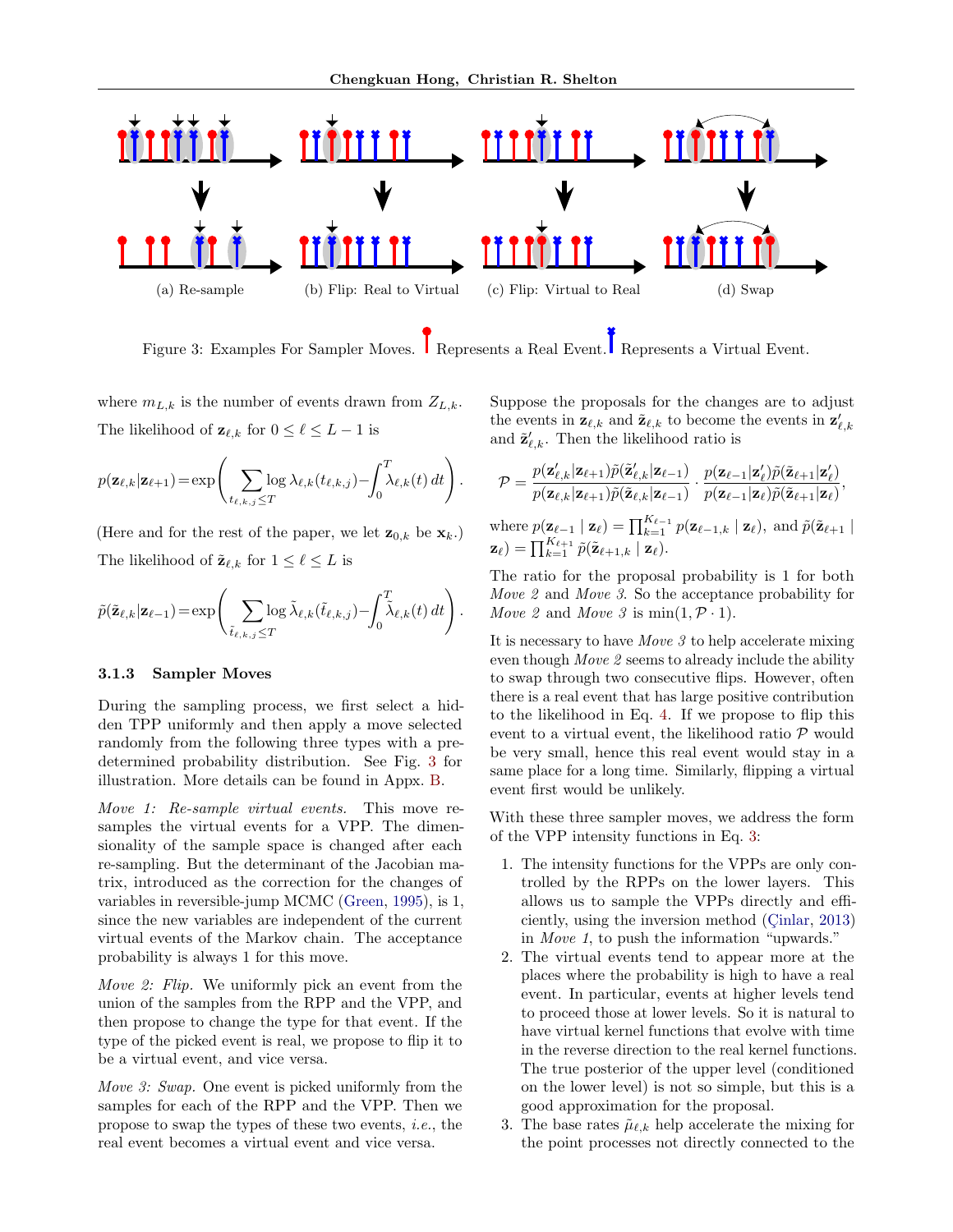evidence. Without them, an upper layer can be "starved" for virtual events (necessary to allow the addition and movement of real points) if a lower layer has few real events.

### 3.1.4 Update Virtual Kernels Parameters

Because we want the distribution of the proposed virtual events to be as close as possible to the posterior distribution of the real events, we would like to maximize the likelihood of the parameters for the VPPs assuming the posterior samples for the real events are drawn from the VPPs. That is, we adjust the sampler to make it more efficient by tuning the parameters of the VPPs (as the sampler is valid across different VPP parameters).

As the number of events usually varies significantly for different evidence samples, we assume the base rates  $\tilde{\mu}_{n,L,i}$  and  $\mu_{n,i}$  on the top layer are different for each data point  $\mathbf{x}_n$ , where *n* represents the data index.

Let  $\mathbf{z}_n^{(1)}, \ldots, \mathbf{z}_n^{(\mathcal{S})}$  be the posterior samples from the distribution  $p(\mathbf{Z}_n | \mathbf{x}_n; \mu_n, \boldsymbol{\theta})$ , where  $\mu_n = [\mu_{n,i}]_{i=1}^{K_L}$ are the parameters of the HPPs on the top layer and  $\boldsymbol{\theta} = \left[\boldsymbol{\theta}_{(\ell+1,*)\to(\ell,*)}\right]_{\ell=0}^{L-1} \text{ are the parameters of the kernel}$ functions. Given the log-likelihood of the parameters of the VPPs w.r.t the real events

$$
\|\tilde{\mathbf{h}}\left(\tilde{\boldsymbol{\theta}},\tilde{\boldsymbol{\mu}}_n;\mathbf{x}_n,\mathbf{z}_n\right)=\sum_{\ell=1}^L\|\tilde{\mathbf{h}}_{(\ell-1,*)\to(\ell,*);\mathbf{x}_n,\mathbf{z}_n}
$$

where

$$
\begin{split} & \|\tilde{\mathbf{h}}_{(\ell-1,*)\to(\ell,*);\mathbf{x}_n,\mathbf{z}_n} \\ &= \sum_{k=1}^{K_{\ell}} \left( \sum_{t_{n,\ell,k,j} \leq T} \log \tilde{\lambda}_{n,\ell,k}(t_{n,\ell,k,j}) - \int_0^T \tilde{\lambda}_{n,\ell,k}(t)dt \right) \,. \end{split}
$$

The update rules are

$$
\tilde{\boldsymbol{\mu}}_n \leftarrow \tilde{\boldsymbol{\mu}}_n + \frac{\tilde{r}}{\mathcal{S}N} \sum_{s=1}^{\mathcal{S}} \nabla_{\tilde{\boldsymbol{\mu}}_n} \tilde{\ln} \left( \tilde{\boldsymbol{\theta}}, \tilde{\boldsymbol{\mu}}_n; \mathbf{x}_n, \mathbf{z}_n^{(s)} \right), \qquad (5)
$$

$$
\tilde{\boldsymbol{\theta}} \leftarrow \tilde{\boldsymbol{\theta}} + \frac{\tilde{r}}{\mathcal{S}N} \sum_{n=1}^{N} \sum_{s=1}^{S} \nabla_{\tilde{\boldsymbol{\theta}}} \mathbf{l} \tilde{\mathbf{h}} \left( \tilde{\boldsymbol{\theta}}, \tilde{\boldsymbol{\mu}}_n; \mathbf{x}_n, \mathbf{z}_n^{(s)} \right), \quad (6)
$$

where

$$
\tilde{\mu}_n = \left[ [\tilde{\mu}_{n,\ell,k}]_{\ell=1}^L \right]_{k=1}^{K_{\ell}},
$$

$$
\tilde{\theta} = \left[ \left[ \left[ \tilde{\theta}_{(\ell-1,i) \to (\ell,j)} \right]_{i=1}^{K_{\ell-1}} \right]_{j=1}^{K_{\ell}} \right]_{\ell=1}^L,
$$

h

N is the number of data points, and  $\tilde{r} > 0$  is the step size for optimizing. See Appx. [C.1](#page-13-0) for the gradient.

### 3.2 MCEM

MCEM iteratively applies the following two-step process until the parameters for the RPPs converge.

Step 1. Generate posterior samples  $\mathbf{z}_n^{(1)}, \ldots, \mathbf{z}_n^{(S)}$  from the distribution  $p(\mathbf{Z}_n | \mathbf{x}_n; \boldsymbol{\mu}_n, \boldsymbol{\theta})$ .

Step 2. Update the parameters. Given the loglikelihood function of the parameters of the RPPs w.r.t the real events

<span id="page-5-3"></span>
$$
\begin{aligned} &\text{llh}(\boldsymbol{\theta}, \boldsymbol{\mu}_n; \mathbf{x}_n, \mathbf{z}_n) \\ &= \log \left( \prod_{i=1}^{K_L} p(\mathbf{z}_{n,L,i}) \cdot \prod_{\ell=0}^{L-1} \prod_{i=1}^{K_\ell} p(\mathbf{z}_{n,\ell,i} \mid \mathbf{z}_{n,\ell+1}) \right), \quad (7) \end{aligned}
$$

the update rules for the parameters are

$$
\boldsymbol{\mu}_n \leftarrow \argmax_{\boldsymbol{\mu}_n} \left\{ \frac{1}{\mathcal{S}} \sum_{s=1}^{\mathcal{S}} \text{llh}(\boldsymbol{\theta}, \boldsymbol{\mu}_n; \mathbf{x}_n, \mathbf{z}_n^{(s)}) \right\}, \qquad (8)
$$

<span id="page-5-2"></span><span id="page-5-1"></span>
$$
\boldsymbol{\theta} \leftarrow \boldsymbol{\theta} + \frac{r}{\mathcal{S}N} \sum_{n=1}^{N} \sum_{s=1}^{S} \nabla_{\boldsymbol{\theta}} \text{llh}(\boldsymbol{\theta}, \boldsymbol{\mu}_n; \mathbf{x}_n, \mathbf{z}_n^{(s)}), \quad (9)
$$

where N is the number of data points and  $r > 0$  is the step size for optimizing. See Appx. [C.2](#page-15-2) for the gradient and maximization formula.

Full maximization is utilized for  $\mu_n$  in Eq. [8,](#page-5-1) and ascent-based MCEM [\(Caffo et al.,](#page-8-10) [2005\)](#page-8-10) is used for  $\theta$  in Eq. [9.](#page-5-2) When the sample size  $S$  goes to infinity and we update the parameters as in Eq. [9,](#page-5-2) the expected value of the log-likelihood in Eq. [7](#page-5-3) increases at each iteration with probability converging to 1 [\(Caffo et al.,](#page-8-10) [2005\)](#page-8-10). The general theory for the convergence of MCEM has not been well-established. Different senses and different approaches for the convergence analysis are given by [Neath et al.](#page-9-12) [\(2013\)](#page-9-12). We tried various settings for MCEM and choose the one that is stable and computationally efficient. Adam [\(Kingma & Ba,](#page-9-13) [2015\)](#page-9-13) was utilized for the optimization of the parameters of the kernel and virtual kernel functions. Notice that we are not changing the parameters for the real or virtual kernels during MCMC sampling. The posterior samples for the real events are collected from the MCMC sampler after it reaches convergence. Pseudo-code is given in Appx. [F.](#page-17-0)

### <span id="page-5-5"></span><span id="page-5-4"></span><span id="page-5-0"></span>4 EXPERIMENTS

The code is available online at [https://github.com/](https://github.com/hongchengkuan/Deep-Neyman-Scott-Processes) [hongchengkuan/Deep-Neyman-Scott-Processes](https://github.com/hongchengkuan/Deep-Neyman-Scott-Processes).

#### 4.1 Architectures

We constructed hierarchical models as in Fig. [4.](#page-6-0) Black horizontal arrows are point processes. Gray arrows are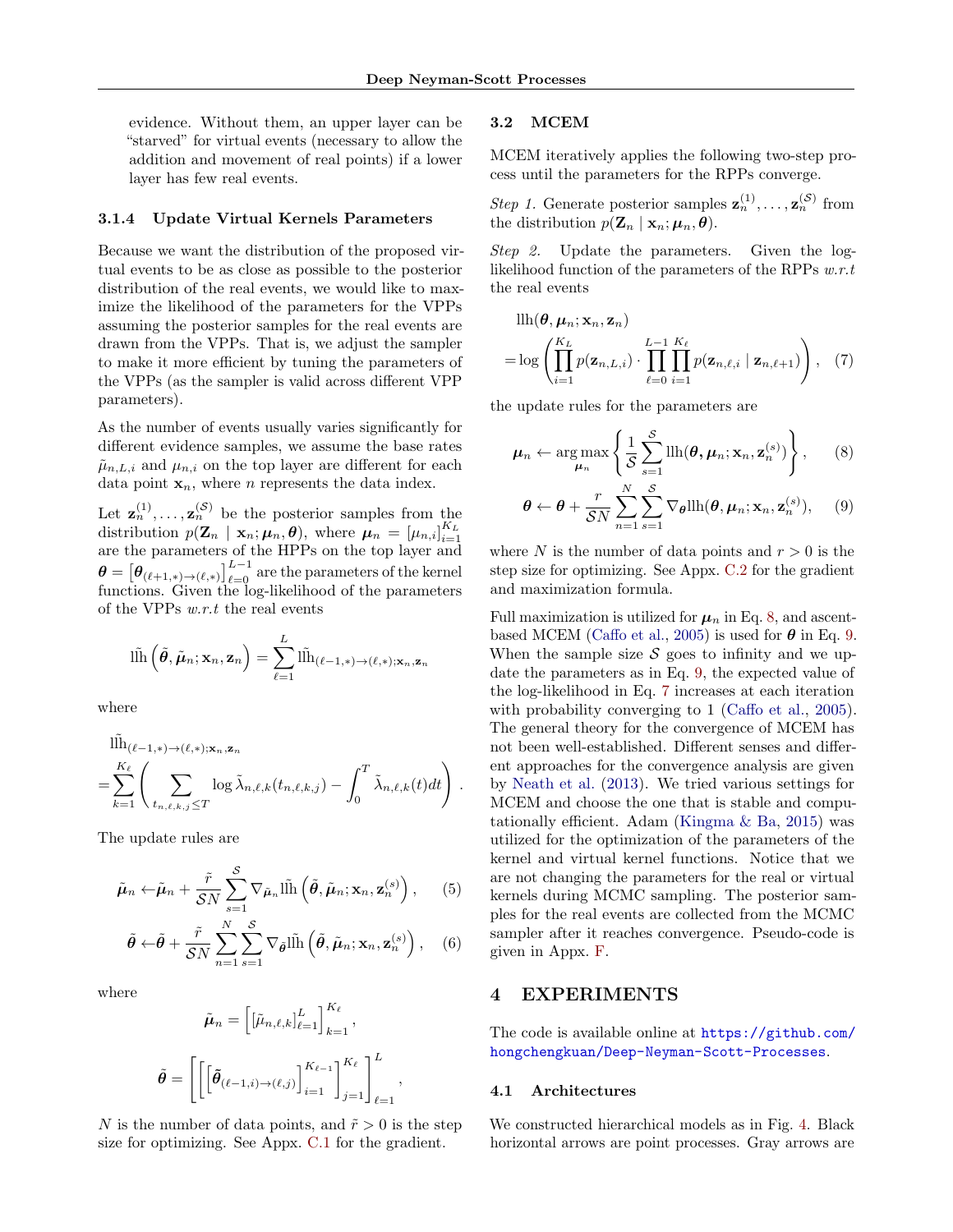<span id="page-6-0"></span>

Figure 4: n-hidden

model connections. For the 1-hidden model, we only have one layer of hidden TPPs and there is only one TPP in total on the top layer. The hidden TPP is connected to all the types of events in the evidence.

For the 2-hidden model, we have the one hidden TPP on layer 1 for each type in the evidence with a single connection between matched hidden- and observed-TPPs, *i.e.*,  $\phi_{\theta_{(1,i)\to(0,j)}}(\cdot) = 0$  if  $i \neq j$ . There is also only one hidden TPP on the top layer, which is connected to all hidden TPPs on layer 1.

The n-hidden model can be constructed by adding more hidden layers for each type similarly. More details about training, testing, and prediction are given in Appx. [G.](#page-17-1) For each dataset, the **best** result is shown in bold and underlined, the runner-up in bold.

#### 4.2 Synthetic Data Experiments

We use synthetic data to illustrate the modeling power of multiple layers. The synthetic data are generated from DN-SPs with differing numbers of hidden layers and 2 event types. They are divided into training and test sets. Then we apply our models with different number of hidden layers to train and test the synthetic datasets. The log-likelihood per event, time prediction root mean squared error (RMSE) and type prediction accuracy for the test set are shown in Table [1.](#page-7-0) The leftmost column represents the different depths we use to generate synthetic data and the right 3 columns are the results when we use different model depths for training and testing. For log-likelihood (which our model is trained for), increasing depth helps, particularly up to the depth of the data. Accuracy and RMSE have similar behavior.

### 4.3 Real-world Data Experiments

We compare our DN-SP to four currently popular continuous-time event modeling methods: MTPP [\(Lian](#page-9-8) [et al.,](#page-9-8) [2015\)](#page-9-8), the neural Hawkes process (NHP) [\(Mei &](#page-9-9) [Eisner,](#page-9-9) [2017\)](#page-9-9), the self-attentive Hawkes process (SAHP) [\(Zhang et al.,](#page-10-5) [2020a\)](#page-10-5), and the transformer Hawkes process (THP) [\(Zuo et al.,](#page-10-6) [2020\)](#page-10-6). MTPP combines Gaussian processes and piecewise-constant intensity models [\(Gunawardana et al.,](#page-9-14) [2011\)](#page-9-14), while the other baselines are based on neural networks. The datasets we use are retweets, earthquakes, and homicides. The details for these datasets can be found in Appx. [G.1.](#page-17-2) Each dataset is split into training, validation, and test sets randomly five times. We report the mean values with the standard deviations shown in parentheses. Validation is used to tune the hyperparameters and early stopping for all the datasets for NHP, SAHP and THP. For DN-SPs, validation is only used for early stopping for retweets dataset, as we only use mini-batch gradient ascent for retweets. Batch gradient ascent and termination based on training are used for earthquakes and homicides. For MTPP, each task corresponds to a type in our experiments. The model parameters of MTPP are fixed across different sequences and each sequence has their own variational parameters. We use forward sampling to do the prediction for MTPP in a similar way as in Appx. [G.4.](#page-18-0)

The results in Table [2](#page-7-1) indicate that our model achieves competitive results compared to the baselines. We have the best RMSE for earthquakes and homicides, the best accuracy for earthquakes, and the best likelihood for retweets and homicides. The likelihood for the earthquakes dataset is only a little worse than SAHP and THP. Note that our model only needs to fit tens of parameters during training, compared to the hundreds of thousands parameters needed for the neural networks.

It is also notable that the 2-hidden is better than 1 hidden in terms of likelihood and accuracy while, for RMSE, 2-hidden is worse than 1-hidden consistently. It indicates that separate hidden TPPs for each type does increase the power to fit the evidence. The RMSE of the 1-hidden model is not maintained when increasing model capacity to the 2-hidden model, because we are fitting to likelihood which is related but different than RMSE. Note that on the homicides data, our RMSE error for both 2-hidden and 1-hidden are significantly better than those of prior work.

We also ran the real-world experiments for both a fully connected model and a model with more than 2 hidden layers. The likelihood, RMSE, and accuracy were not improved, because the single top layer is sufficient to correlate events across the different types. The time complexity analysis can be found in Appx. [G.5.](#page-18-1)

### 5 RELATED WORK

Neural Networks Recent work uses neural networks to directly model the CIF for a TPP, e.g., recurrent neural networks [\(Du et al.,](#page-8-11) [2016;](#page-8-11) [Mei & Eisner,](#page-9-9) [2017\)](#page-9-9)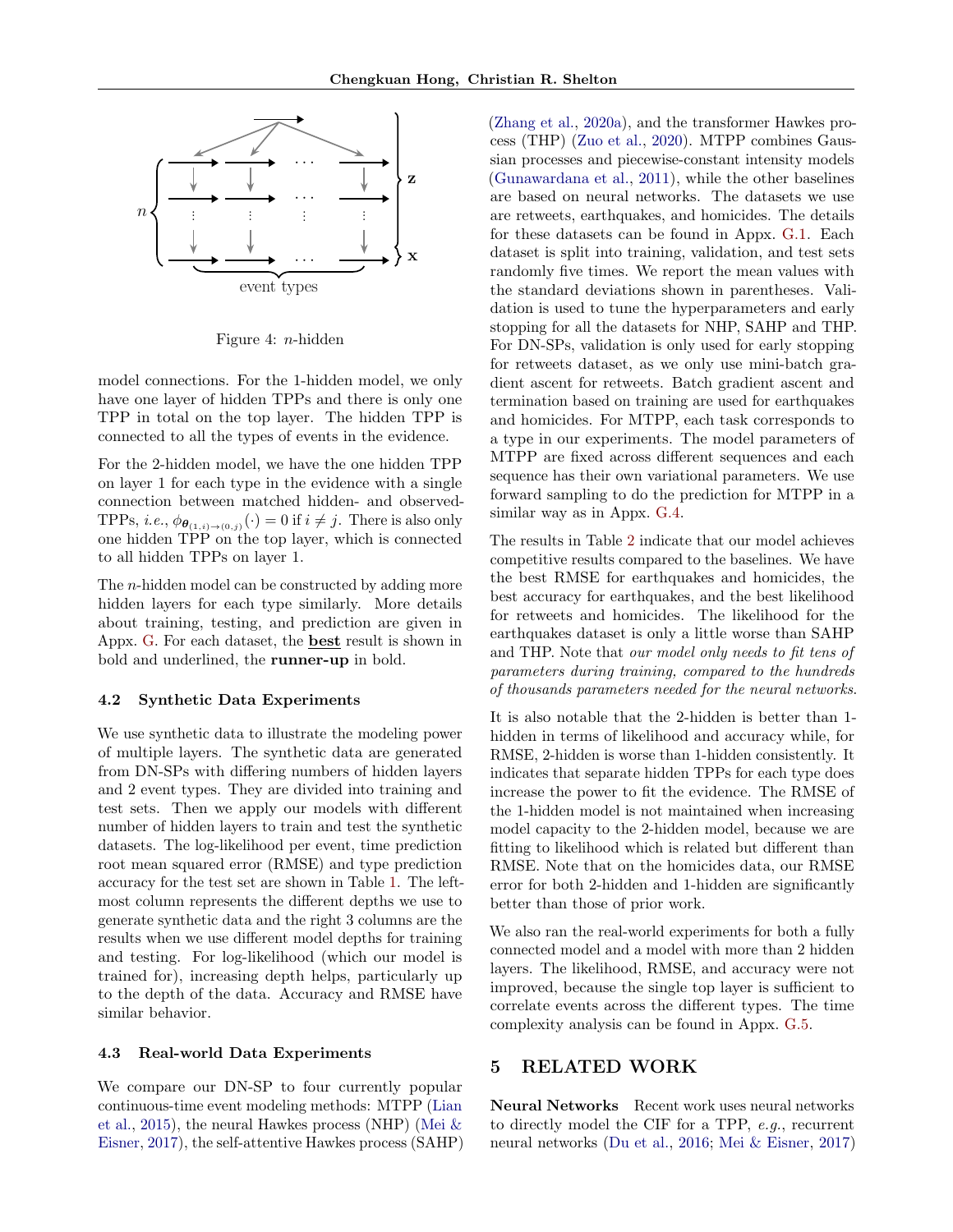<span id="page-7-0"></span>

| <b>SYNTHETIC DATASETS</b> | <b>MODEL</b> | LOG-LIKELIHOOD | <b>RMSE</b> | <b>ACCURACY</b> |
|---------------------------|--------------|----------------|-------------|-----------------|
|                           | 1-hidden     | $-0.006$       | 1.048       | 0.722           |
|                           | 2-hidden     | 0.286          | 0.942       | 0.760           |
| $2$ -hidden               | 3-hidden     | 0.301          | 1.010       | 0.762           |
|                           | 4-hidden     | 0.304          | 1.189       | 0.757           |
|                           | 1-hidden     | 0.528          | 0.731       | 0.782           |
|                           | 2-hidden     | 0.822          | 0.611       | 0.812           |
| 3-HIDDEN                  | 3-HIDDEN     | 0.835          | 0.613       | 0.814           |
|                           | 4-hidden     | 0.831          | 0.670       | 0.809           |
|                           | 1-hidden     | 1.177          | 0.411       | 0.820           |
|                           | 2-hidden     | 1.458          | 0.409       | 0.845           |
| 4-HIDDEN                  | 3-hidden     | 1.464          | 0.391       | 0.846           |
|                           | 4-HIDDEN     | 1.466          | 0.391       | 0.846           |

#### Table 1: Synthetic Experimental Results

Table 2: Real-world Experimental Results

<span id="page-7-1"></span>

| <b>DATASETS</b>    | <b>MODEL</b> | LOG-LIKELIHOOD | $RMSE(\times 10^4)$     | ACCURACY                |
|--------------------|--------------|----------------|-------------------------|-------------------------|
|                    | <b>MTPP</b>  | $-13.44(0.18)$ | 1.64(0.03)              | 0.36(0.00)              |
|                    | <b>NHP</b>   | $-6.12(0.03)$  | 1.64(0.03)              | 0.48(0.01)              |
| <b>RETWEETS</b>    | SAHP         | $-4.38(0.17)$  | 1.60(0.04)              | 0.51(0.03)              |
|                    | THP          | $-4.63(0.03)$  | 1.54(0.03)              | 0.61(0.00)              |
|                    | 1-HIDDEN     | $-4.15(0.07)$  | 1.60(0.03)              | 0.48(0.00)              |
|                    | 2-HIDDEN     | $-3.54(0.15)$  | 1.69(0.07)              | 0.57(0.00)              |
|                    | <b>MTPP</b>  | $-10.45(0.09)$ | 0.20(0.01)              | 0.52(0.00)              |
|                    | <b>NHP</b>   | $-8.70(0.08)$  | 0.20(0.01)              | 0.39(0.01)              |
| <b>EARTHQUAKES</b> | SAHP         | $-8.29(0.25)$  | 0.16(0.01)              | 0.56(0.03)              |
|                    | THP          | $-8.13(0.05)$  | 0.20(0.01)              | 0.61(0.01)              |
|                    | 1-HIDDEN     | $-8.45(0.05)$  | 0.15(0.01)              | 0.61(0.01)              |
|                    | 2-HIDDEN     | $-8.43(0.06)$  | $\overline{0.16(0.01)}$ | $\overline{0.60(0.01)}$ |
|                    | <b>MTPP</b>  | $-18.15(1.40)$ | 23.14(3.41)             | 0.20(0.02)              |
|                    | <b>NHP</b>   | $-21.93(0.93)$ | 23.13(3.42)             | 0.18(0.03)              |
| <b>HOMICIDES</b>   | SAHP         | $-14.02(0.33)$ | 23.13(3.42)             | 0.19(0.02)              |
|                    | THP          | $-14.87(0.63)$ | 23.13(3.42)             | 0.26(0.03)              |
|                    | 1-HIDDEN     | $-11.68(0.20)$ | 17.40(2.68)             | 0.25(0.01)              |
|                    | 2-HIDDEN     | $-10.78(0.11)$ | 17.73(2.84)             | 0.25(0.02)              |

and self-attention mechanism [\(Zuo et al.,](#page-10-6) [2020;](#page-10-6) [Zhang](#page-10-5) [et al.,](#page-10-5) [2020a\)](#page-10-5). [Omi et al.](#page-9-15) [\(2019\)](#page-9-15) model the cumulative hazard function. And, some others attempt to model the conditional distribution of the inter-event times [\(Mehrasa et al.,](#page-9-16) [2019;](#page-9-16) [Shchur et al.,](#page-10-12) [2020\)](#page-10-12). All of these methods assume the latent space is deterministically identified by a neural network, which lacks the natural flexibility induced by the randomness of a stochastic process. Most critically, a large number of parameters is generally required.

Gaussian Processes (GP) Modulated Point Processes Others have constructed GP-modulated point processes with the assumption that the intensity functions are smooth (e.g. [Møller et al.,](#page-9-17) [1998;](#page-9-17) [Kottas,](#page-9-18) [2006;](#page-9-18) Kottas & Sansó, [2007;](#page-9-19) [Adams et al.,](#page-8-3) [2009;](#page-8-3) [Rao & Teh,](#page-10-13) [2011b;](#page-10-13) [Gunter et al.,](#page-9-20) [2014;](#page-9-20) [Samo & Roberts,](#page-10-14) [2015;](#page-10-14) [Lloyd et al.,](#page-9-21) [2015;](#page-9-21) [Donner & Opper,](#page-8-12) [2018;](#page-8-12) [Aglietti](#page-8-13) [et al.,](#page-8-13) [2019\)](#page-8-13). However, the intensity functions can experience sudden changes upon events arrivals, e.g., a big earthquake can dramatically increase the probability to have a small earthquake in the near future. And the integral of the intensity function is not available in a closed form, requiring approximations in its computation. Others have imposed GP priors on the CIFs of Hawkes processes [\(Zhou et al.,](#page-10-15) [2019;](#page-10-15) [Zhang et al.,](#page-10-16) [2019,](#page-10-16) [2020b;](#page-10-17) [Zhou et al.,](#page-10-18) [2020\)](#page-10-18), which assume the sudden changes can only happen at the times of the observed events. All of these GP-modulated models are not able to be stacked to construct a deep model built solely with point processes.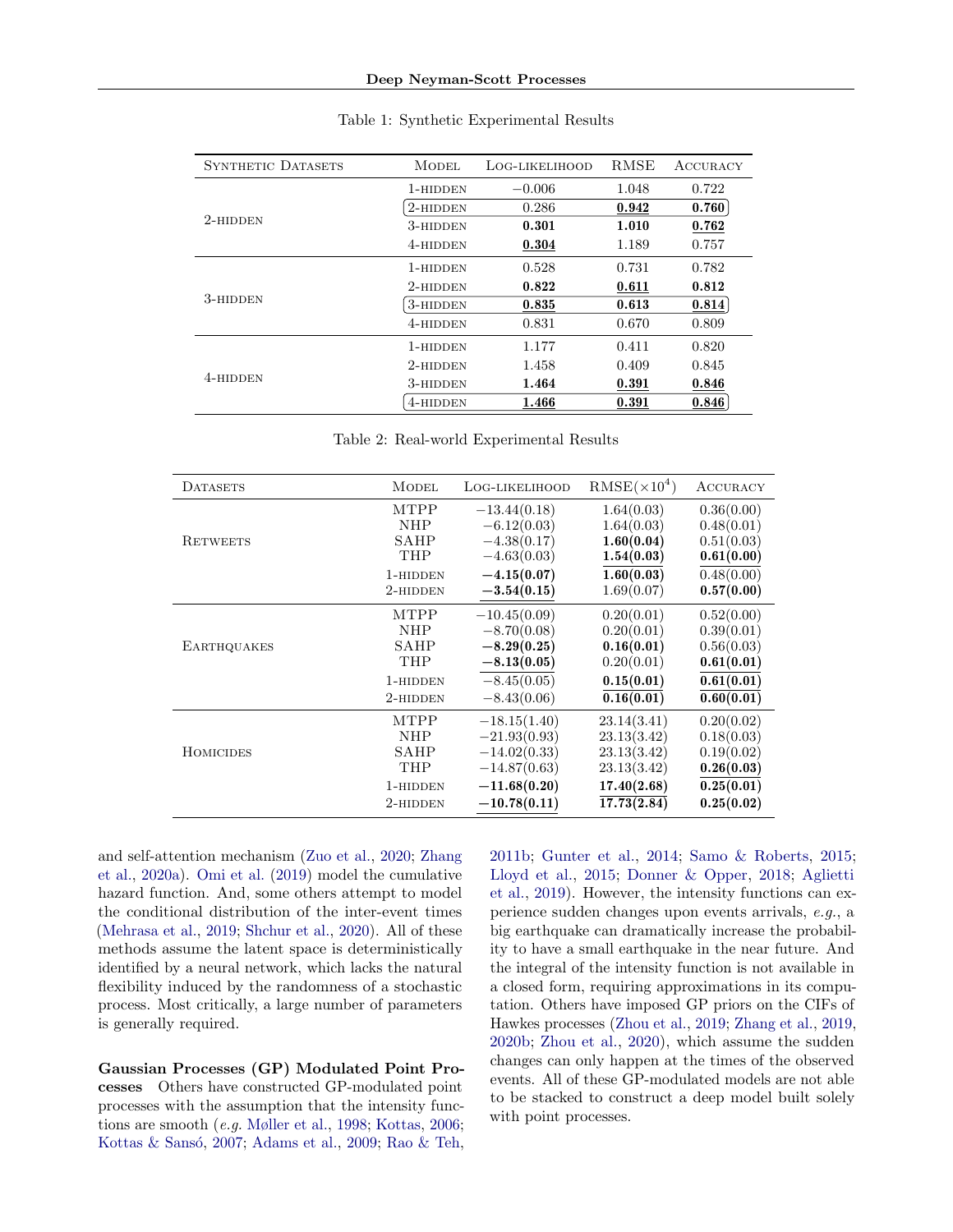Piecewise-constant Intensity Model (PCIM) Another line of work it to use a PCIM [\(Gunawardana](#page-9-14) [et al.,](#page-9-14) [2011\)](#page-9-14) or other variants [\(Weiss & Page,](#page-10-19) [2013;](#page-10-19) [Lian et al.,](#page-9-8) [2015\)](#page-9-8). The history of events is embedded into a piecewise-constant function, which is the intensity function itself or some other function that can output the intensity. The size of time windows for the calculation of the piecewise-constant function needs to be pre-determined.

## 6 CONCLUSION

We build a deep Neyman-Scott process (DN-SP) and use it to model real-world event sequences. Different from the existing methods for Cox processes, we are able to stack point processes in a hierarchical manner and do not assume the intensity function is smooth in the space. We propose and test an efficient MCMC posterior sampling algorithm for DN-SPs. Virtual events as auxiliary variables help accelerate the mixing of our Markov chains. With the fast posterior sampling, we are able to do inference for large datasets. Our encouraging experiments results suggest that it is promising to build a deep model with point processes. Future research directions include constructing more complicated kernels, designing variational inference algorithm, and generalizing the DN-SPs into more general spaces.

#### Acknowledgments

Computational resources were provided through Office of Naval Research grant N00014-18-1-2252.

Data for this study came from the Berkeley Digital Seismic Network (BDSN), doi:10/7932/BDSN; the High Resolution Seismic Network (HRSN), doi:10.7932/HRSN; and the Bay Area Regional Deformation Network (BARD), doi:10.7932/BARD, all operated by the UC Berkeley Seismological Laboratory and archived at the Northern California Earthquake Data center (NCEDC), doi: 10/7932/NCEDC.

#### References

- <span id="page-8-2"></span>Adams, R. P. Kernel methods for nonparametric Bayesian inference of probability densities and point processes. PhD thesis, University of Cambridge, 2009.
- <span id="page-8-3"></span>Adams, R. P., Murray, I., and MacKay, D. J. Tractable nonparametric Bayesian inference in Poisson processes with Gaussian process intensities. In Proceedings of the 26th Annual International Conference on Machine Learning, pp. 9–16, 2009.
- <span id="page-8-13"></span>Aglietti, V., Bonilla, E. V., Damoulas, T., and Cripps, S. Structured variational inference in continuous Cox

process models. In Advances in Neural Information Processing Systems, pp. 12458–12468, 2019.

- <span id="page-8-5"></span>Andersen, I. T., Hahn, U., Arnspang, E. C., Nejsum, L. N., and Jensen, E. B. V. Double Cox cluster processes—with applications to photoactivated localization microscopy. Spatial statistics, 27:58–73, 2018.
- <span id="page-8-4"></span>Baddeley, A. and Møller, J. Nearest-neighbour Markov point processes and random sets. International Statistical Review/Revue Internationale de Statistique, pp. 89–121, 1989.
- <span id="page-8-15"></span>BARD. Bay area regional deformation network. UC Berkeley Seismological Laboratory. dataset., 2014.
- <span id="page-8-0"></span>Bauwens, L. and Hautsch, N. Modelling financial high frequency data using point processes. In Handbook of financial time series, pp. 953–979. Springer, 2009.
- <span id="page-8-14"></span>BDSN. Berkeley digital seismic network. UC Berkeley Seismological Laboratory. dataset., 2014.
- <span id="page-8-10"></span>Caffo, B. S., Jank, W., and Jones, G. L. Ascent-based Monte Carlo expectation-maximization. Journal of the Royal Statistical Society: Series B (Statistical Methodology), 67(2):235–251, 2005.
- <span id="page-8-9"></span>Cinlar, E. Introduction to stochastic processes. Dover Publications, 2013.
- <span id="page-8-8"></span>Clifford, P. and Nicholls, G. Comparison of birth-anddeath and Metropolis-Hastings Markov chain Monte Carlo for the Strauss process. 1994.
- <span id="page-8-16"></span>COC. City of Chicago, Crimes - 2001 to present. [https:](https://data.cityofchicago.org/Public-Safety/Crimes-2001-to-Present/ijzp-q8t2) [//data.cityofchicago.org/Public-Safety/](https://data.cityofchicago.org/Public-Safety/Crimes-2001-to-Present/ijzp-q8t2) [Crimes-2001-to-Present/ijzp-q8t2](https://data.cityofchicago.org/Public-Safety/Crimes-2001-to-Present/ijzp-q8t2).
- <span id="page-8-1"></span>Cox, D. R. Some statistical methods connected with series of events. Journal of the Royal Statistical Society: Series B (Methodological), 17(2):129–157, 1955.
- <span id="page-8-6"></span>Daley, D. and Vere-Jones, D. An Introduction to the Theory of Point Processes: Volume I: Elementary Theory and Methods. Springer-Verlag New York, 2nd edition, 2003.
- <span id="page-8-12"></span>Donner, C. and Opper, M. Efficient Bayesian inference of sigmoidal Gaussian Cox processes. The Journal of Machine Learning Research, 19(1):2710–2743, 2018.
- <span id="page-8-11"></span>Du, N., Dai, H., Trivedi, R., Upadhyay, U., Gomez-Rodriguez, M., and Song, L. Recurrent marked temporal point processes: Embedding event history to vector. In Proceedings of the 22nd ACM SIGKDD International Conference on Knowledge Discovery and Data Mining, pp. 1555–1564, 2016.
- <span id="page-8-7"></span>Geyer, C. J. and Møller, J. Simulation procedures and likelihood inference for spatial point processes. Scandinavian journal of statistics, pp. 359–373, 1994.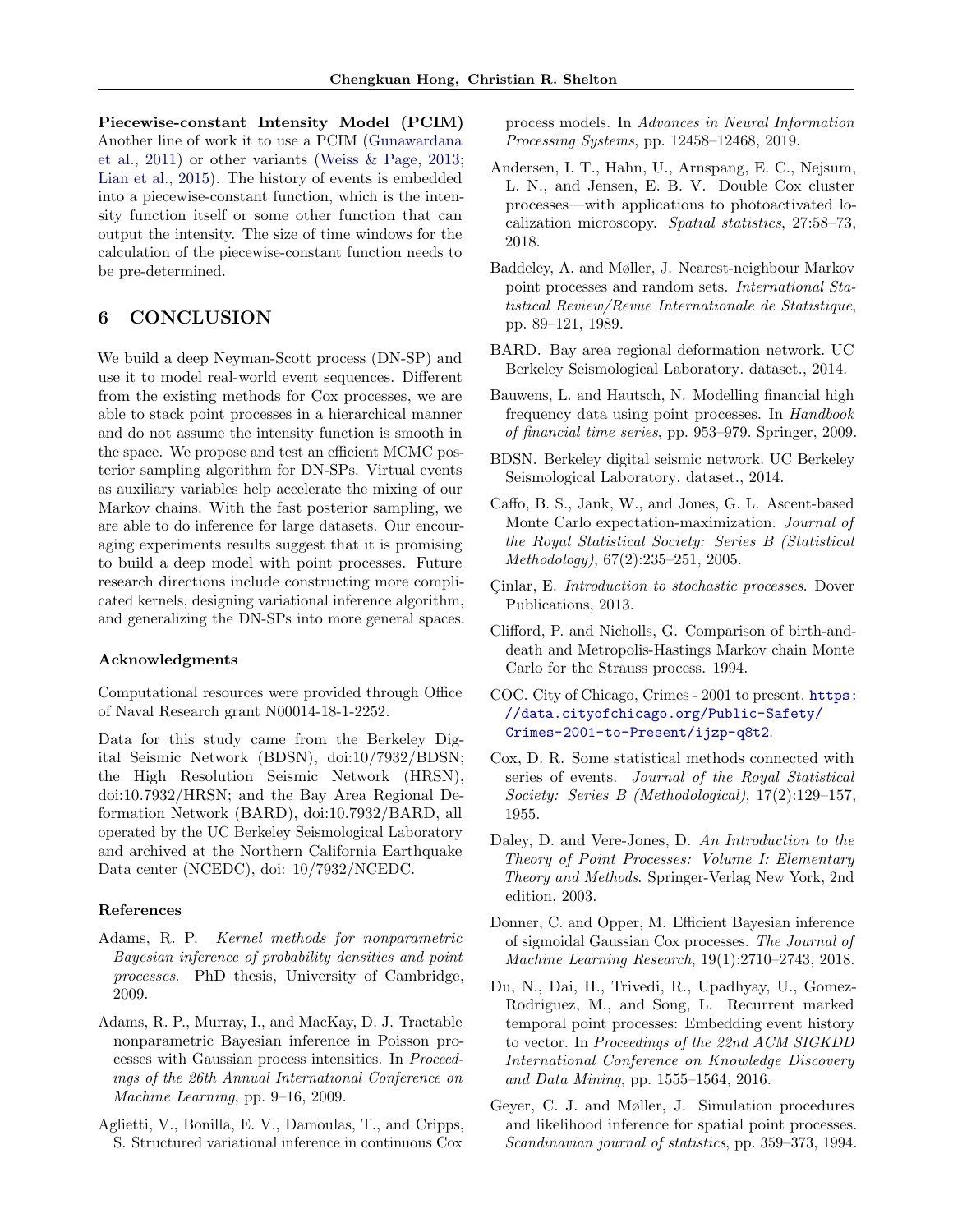- <span id="page-9-11"></span>Green, P. J. Reversible jump Markov chain Monte Carlo computation and Bayesian model determination. Biometrika, 82(4):711–732, 1995.
- <span id="page-9-14"></span>Gunawardana, A., Meek, C., and Xu, P. A model for temporal dependencies in event streams. In Advances in Neural Information Processing Systems, pp. 1962– 1970, 2011.
- <span id="page-9-20"></span>Gunter, T., Lloyd, C., Osborne, M. A., and Roberts, S. J. Efficient Bayesian nonparametric modelling of structured point processes. In Uncertainty in Artificial Intelligence (UAI), 2014.
- <span id="page-9-5"></span>Hastings, W. Monte Carlo sampling methods using Markov chains and their applications. *Biometrika*, 57(1):97–109, 1970.
- <span id="page-9-1"></span>Hawkes, A. G. Spectra of some self-exciting and mutually exciting point processes. *Biometrika*,  $58(1)$ : 83–90, 1971.
- <span id="page-9-26"></span>HRSN. High resolution seismic network. UC Berkeley Seismological Laboratory. dataset., 2014.
- <span id="page-9-22"></span>Kallenberg, O. An informal guide to the theory of conditioning in point processes. International Statistical Review/Revue Internationale de Statistique, pp. 151–164, 1984.
- <span id="page-9-6"></span>Kelly, F. P. and Ripley, B. D. A note on Strauss's model for clustering. Biometrika, pp. 357–360, 1976.
- <span id="page-9-13"></span>Kingma, D. P. and Ba, J. Adam: A method for stochastic optimization. In Bengio, Y. and LeCun, Y. (eds.), 3rd International Conference on Learning Representations, ICLR 2015, San Diego, CA, USA, May 7-9, 2015, Conference Track Proceedings, 2015. URL <http://arxiv.org/abs/1412.6980>.
- <span id="page-9-18"></span>Kottas, A. Dirichlet process mixtures of beta distributions, with applications to density and intensity estimation. In Workshop on Learning with Nonparametric Bayesian Methods, 23rd International Conference on Machine Learning (ICML), volume 47. Citeseer, 2006.
- <span id="page-9-19"></span>Kottas, A. and Sansó, B. Bayesian mixture modeling for spatial Poisson process intensities, with applications to extreme value analysis. Journal of Statistical Planning and Inference, 137(10):3151–3163, 2007.
- <span id="page-9-8"></span>Lian, W., Henao, R., Rao, V., Lucas, J., and Carin, L. A multitask point process predictive model. In International Conference on Machine Learning, pp. 2030–2038, 2015.
- <span id="page-9-24"></span>Lieshout, V., M., M. N., and Baddeley, A. J. Extrapolating and interpolating spatial patterns. In Lawson, A. B. and Denison, D. G. (eds.), Spatial Cluster Modelling, chapter 4, pp. 61–86. Chapman & Hall/CRC, 2002.
- <span id="page-9-7"></span>Linderman, S. W., Wang, Y., and Blei, D. M. Bayesian inference for latent Hawkes processes. In Advances in Approximate Bayesian Inference, 2017.
- <span id="page-9-21"></span>Lloyd, C., Gunter, T., Osborne, M., and Roberts, S. Variational inference for Gaussian process modulated Poisson processes. In International Conference on Machine Learning, pp. 1814–1822, 2015.
- <span id="page-9-16"></span>Mehrasa, N., Jyothi, A. A., Durand, T., He, J., Sigal, L., and Mori, G. A variational auto-encoder model for stochastic point processes. In Proceedings of the IEEE Conference on Computer Vision and Pattern Recognition, pp. 3165–3174, 2019.
- <span id="page-9-9"></span>Mei, H. and Eisner, J. M. The neural Hawkes process: A neurally self-modulating multivariate point process. In Advances in Neural Information Processing Systems, pp. 6754–6764, 2017.
- <span id="page-9-3"></span>Metropolis, N., Rosenbluth, A. W., Rosenbluth, M. N., Teller, A. H., and Teller, E. Equation of state calculations by fast computing machines. The journal of chemical physics, 21(6):1087–1092, 1953.
- <span id="page-9-23"></span>Møller, J. On the rate of convergence of spatial birthand-death processes. Annals of the Institute of Statistical Mathematics, 41(3):565–581, 1989.
- <span id="page-9-2"></span>Møller, J. and Waagepetersen, R. P. Statistical inference and simulation for spatial point processes. CRC Press, 2003.
- <span id="page-9-17"></span>Møller, J., Syversveen, A. R., and Waagepetersen, R. P. Log Gaussian Cox processes. Scandinavian journal of statistics, 25(3):451–482, 1998.
- <span id="page-9-25"></span>NCEDC. Northern California earthquake data center. UC Berkeley Seismological Laboratory. dataset., 2014.
- <span id="page-9-12"></span>Neath, R. C. et al. On convergence properties of the Monte Carlo EM algorithm. In Advances in modern statistical theory and applications: a Festschrift in Honor of Morris L. Eaton, pp. 43–62. Institute of Mathematical Statistics, 2013.
- <span id="page-9-0"></span>Neyman, J. and Scott, E. L. Statistical approach to problems of cosmology. Journal of the Royal Statistical Society: Series B (Methodological), 20(1): 1–29, 1958.
- <span id="page-9-4"></span>Norman, G. and Filinov, V. Investigations of phase transitions by a Monte-Carlo method. High Temperature, 7(2):216, 1969.
- <span id="page-9-15"></span>Omi, T., Aihara, K., et al. Fully neural network based model for general temporal point processes. In Advances in Neural Information Processing Systems, pp. 2122–2132, 2019.
- <span id="page-9-10"></span>Papangelou, F. The conditional intensity of general point processes and an application to line processes. Zeitschrift für Wahrscheinlichkeitstheorie und verwandte Gebiete, 28(3):207–226, 1974.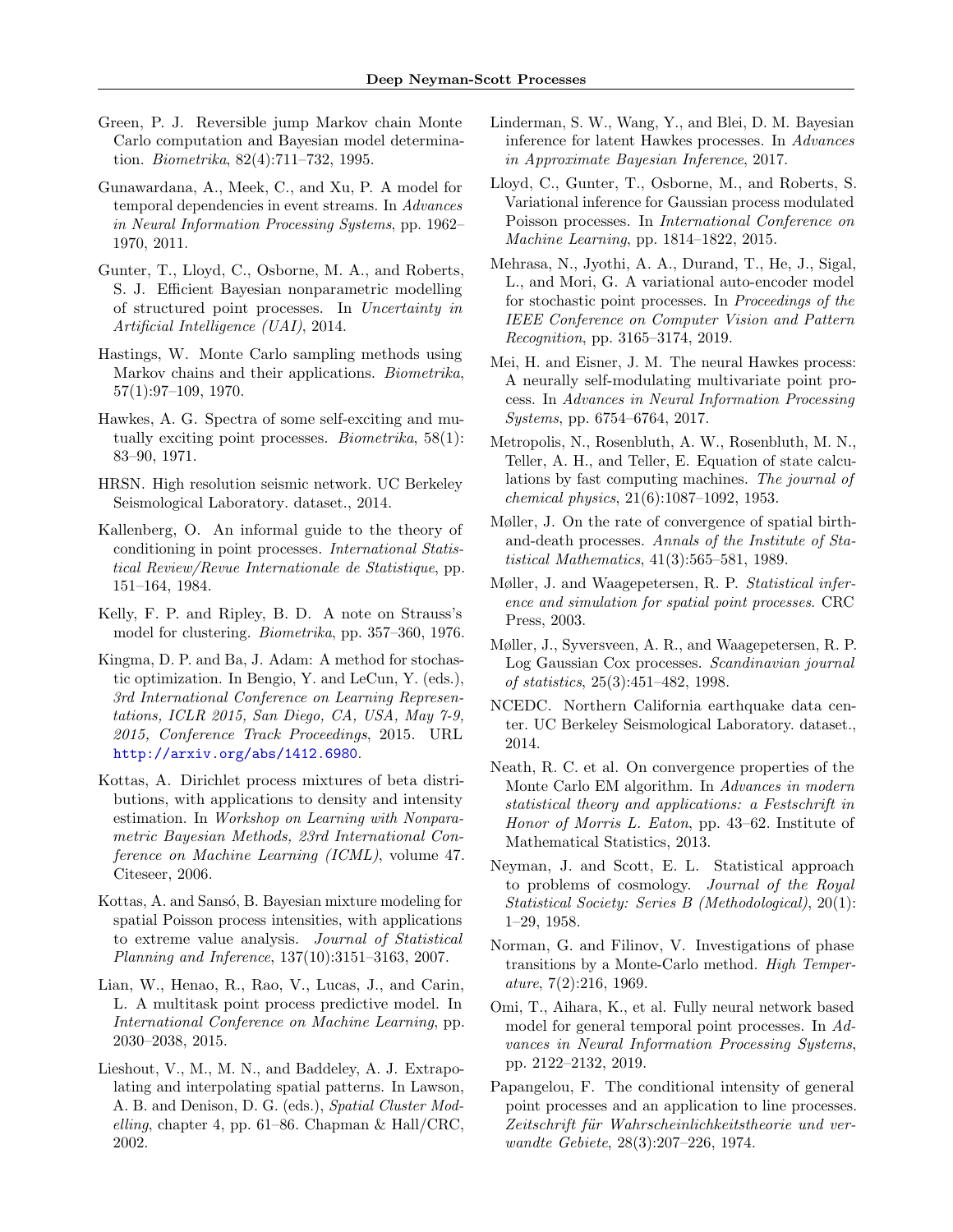- <span id="page-10-0"></span>Perkel, D. H., Gerstein, G. L., and Moore, G. P. Neuronal spike trains and stochastic point processes: I. the single spike train. Biophysical journal, 7(4): 391–418, 1967.
- <span id="page-10-20"></span>Preston, C. Spatial birth and death processes. Bulletin of the International Statistical Institute, 46:371–391, 1977.
- <span id="page-10-10"></span>Qin, Z. and Shelton, C. R. Auxiliary Gibbs sampling for inference in piecewise-constant conditional intensity models. In UAI, pp. 722–731, 2015.
- <span id="page-10-8"></span>Rao, V. and Teh, Y. W. Fast MCMC sampling for Markov jump processes and continuous time Bayesian networks. In Proceedings of the Twenty-Seventh Conference on Uncertainty in Artificial Intelligence, pp. 619–626, 2011a.
- <span id="page-10-9"></span>Rao, V. and Teh, Y. W. Fast MCMC sampling for Markov jump processes and extensions. The Journal of Machine Learning Research, 14(1):3295–3320, 2013.
- <span id="page-10-13"></span>Rao, V. A. and Teh, Y. W. Gaussian process modulated renewal processes. In NIPS, pp. 2474–2482, 2011b.
- <span id="page-10-3"></span>Ripley, B. D. Modelling spatial patterns. Journal of the Royal Statistical Society: Series B (Methodological), 39(2):172–192, 1977.
- <span id="page-10-14"></span>Samo, Y.-L. K. and Roberts, S. Scalable nonparametric Bayesian inference on point processes with Gaussian processes. In International Conference on Machine Learning, pp. 2227–2236. PMLR, 2015.
- <span id="page-10-12"></span>Shchur, O., Bilos, M., and Günnemann, S. Intensityfree learning of temporal point processes. In 8th International Conference on Learning Representations, ICLR 2020, Addis Ababa, Ethiopia, April 26-30, 2020. OpenReview.net, 2020. URL [https:](https://openreview.net/forum?id=HygOjhEYDH) [//openreview.net/forum?id=HygOjhEYDH](https://openreview.net/forum?id=HygOjhEYDH).
- <span id="page-10-11"></span>Shelton, C. R., Qin, Z., and Shetty, C. Hawkes process inference with missing data. In Thirty-Second AAAI Conference on Artificial Intelligence, 2018.
- <span id="page-10-1"></span>Stoica, R., Tempel, E., Liivamägi, L., Castellan, G., and Saar, E. Spatial patterns analysis in cosmology based on marked point processes. European Astronomical Society Publications Series, 66:197–226, 2014. doi: 10.1051/eas/1466013.
- <span id="page-10-7"></span>Wei, G. C. and Tanner, M. A. A Monte Carlo implementation of the EM algorithm and the poor man's data augmentation algorithms. Journal of the American statistical Association, 85(411):699–704, 1990.
- <span id="page-10-19"></span>Weiss, J. C. and Page, D. Forest-based point process for event prediction from electronic health records. In Joint European Conference on Machine Learning and Knowledge Discovery in Databases, pp. 547–562. Springer, 2013.
- <span id="page-10-4"></span>Williams, A., Degleris, A., Wang, Y., and Linderman, S. Point process models for sequence detection in high-dimensional neural spike trains. In Larochelle, H., Ranzato, M., Hadsell, R., Balcan, M. F., and Lin, H. (eds.), Advances in Neural Information Processing Systems, volume 33, pp. 14350–14361. Curran Associates, Inc., 2020. URL [https:](https://proceedings.neurips.cc/paper/2020/file/a5481cd6d7517aa3fc6476dc7d9019ab-Paper.pdf) [//proceedings.neurips.cc/paper/2020/file/](https://proceedings.neurips.cc/paper/2020/file/a5481cd6d7517aa3fc6476dc7d9019ab-Paper.pdf) [a5481cd6d7517aa3fc6476dc7d9019ab-Paper.pdf](https://proceedings.neurips.cc/paper/2020/file/a5481cd6d7517aa3fc6476dc7d9019ab-Paper.pdf).
- <span id="page-10-2"></span>Yau, C. Y. and Loh, J. M. A generalization of the Neyman-Scott process. Statistica Sinica, pp. 1717– 1736, 2012.
- <span id="page-10-5"></span>Zhang, Q., Lipani, A., Kirnap, O., and Yilmaz, E. Self-attentive Hawkes process. In International Conference on Machine Learning, 2020a.
- <span id="page-10-16"></span>Zhang, R., Walder, C., Rizoiu, M.-A., and Xie, L. Efficient non-parametric Bayesian Hawkes processes. In Proceedings of the Twenty-Eighth International Joint Conference on Artificial Intelligence, IJCAI-19, pp. 4299–4305. International Joint Conferences on Artificial Intelligence Organization, 7 2019. doi: 10.24963/ijcai.2019/597. URL [https://doi.org/](https://doi.org/10.24963/ijcai.2019/597) [10.24963/ijcai.2019/597](https://doi.org/10.24963/ijcai.2019/597).
- <span id="page-10-17"></span>Zhang, R., Walder, C., and Rizoiu, M.-A. Variational inference for sparse Gaussian process modulated Hawkes process. In Proceedings of the AAAI Conference on Artificial Intelligence, volume 34, pp. 6803–6810, 2020b.
- <span id="page-10-21"></span>Zhao, Q., Erdogdu, M. A., He, H. Y., Rajaraman, A., and Leskovec, J. Seismic: A self-exciting point process model for predicting tweet popularity. In Proceedings of the 21th ACM SIGKDD international conference on knowledge discovery and data mining, pp. 1513–1522, 2015.
- <span id="page-10-15"></span>Zhou, F., Li, Z., Fan, X., Wang, Y., Sowmya, A., and Chen, F. Efficient EM-variational inference for Hawkes process. arXiv preprint arXiv:1905.12251, 2019.
- <span id="page-10-18"></span>Zhou, F., Li, Z., Fan, X., Wang, Y., Sowmya, A., and Chen, F. Efficient inference for nonparametric Hawkes processes using auxiliary latent variables. Journal of Machine Learning Research, 21(241):1–31, 2020.
- <span id="page-10-6"></span>Zuo, S., Jiang, H., Li, Z., Zhao, T., and Zha, H. Transformer Hawkes process. In International Conference on Machine Learning, 2020.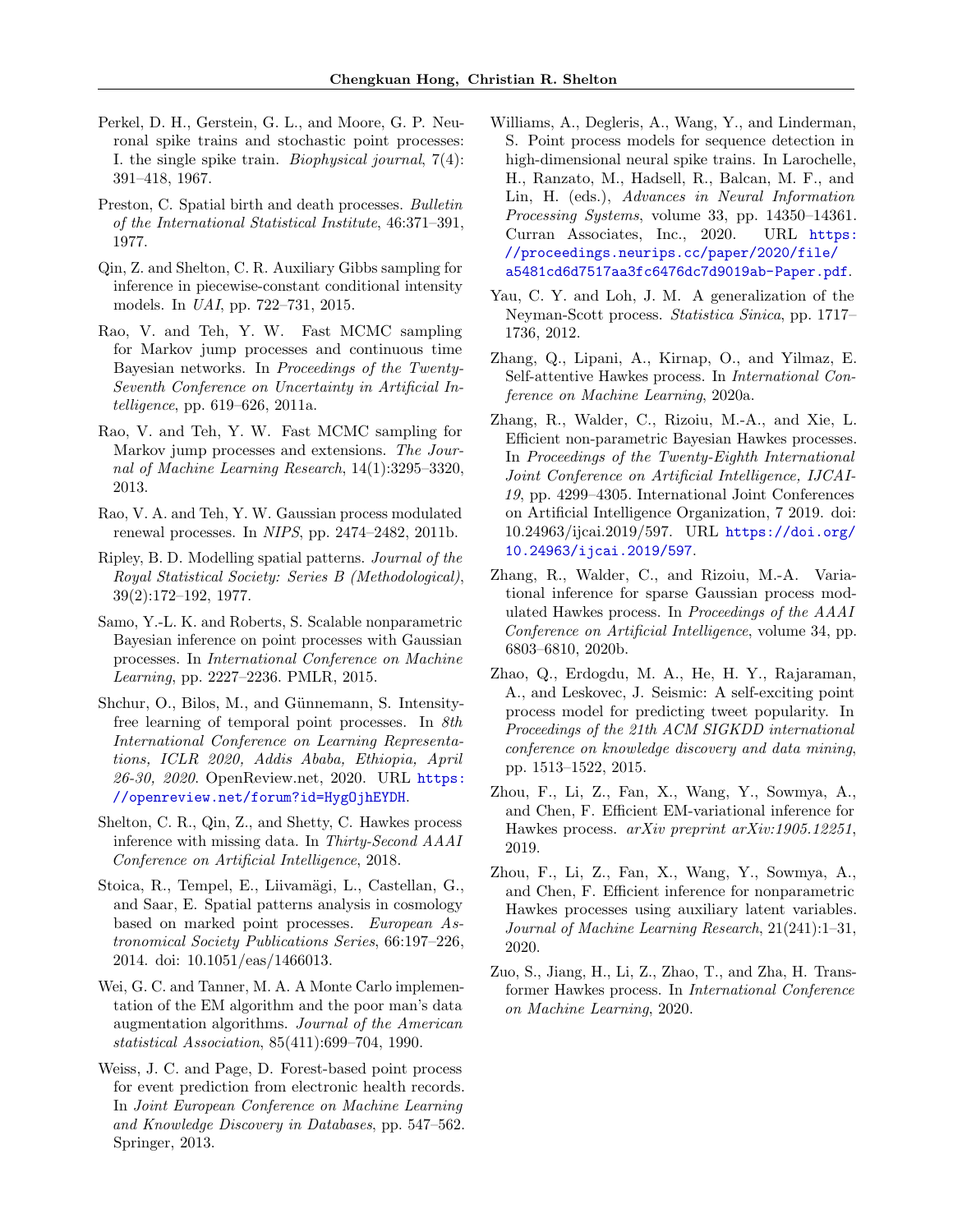# Supplementary Material: Deep Neyman-Scott Processes

### <span id="page-11-0"></span>A POSTERIOR PCIF

<span id="page-11-2"></span>**Lemma 1** [\(Kallenberg](#page-9-22) [\(1984\)](#page-9-22)). The PCIF for a point process  $\Xi$  defined on S with density f is

$$
\lambda_{\mathcal{P}}(t) = \frac{f(\xi \cup \{t\})}{f(\xi)}, \ t \in S \backslash \xi,
$$

with  $\xi$  as a realization of  $\Xi$  and  $a/0 = 0$  for  $a \geq 0$ .

**Proposition 1.** The PCIF for the posterior point process of  $Z_{\ell,k}$  is

$$
\lambda_{\mathcal{P};\ell,k}(t) = \lambda_{\ell,k}(t) \prod_{i=1}^{K_{\ell-1}} \left( \exp\left(-\Phi_{(\ell,k)\to(\ell-1,i)}(T-t)\right) \prod_{t_{\ell-1,i,j} > t} \frac{\lambda'_{\ell-1,i}(t_{\ell-1,i,j},t)}{\lambda_{\ell-1,i}(t_{\ell-1,i,j})} \right),\tag{10}
$$

where  $\lambda'_{\ell-1,i}(x,y) = \lambda_{\ell-1,i}(x) + \phi_{(\ell,k)\to(\ell-1,i)}(x-y)$  and  $\Phi_{(\ell,k)\to(\ell-1,i)}(x) = \int_0^x \phi_{\theta_{(\ell,k)\to(\ell-1,i)}}(\tau) d\tau$ .

*Proof.* The p.d.f to have an event at time t for  $Z_{\ell,k}$  is

$$
p(t, \mathbf{x}, \mathbf{z}_1, \ldots, \mathbf{z}_{\ell-1}, \mathbf{z}_{\ell} / \{t\}, \mathbf{z}_{\ell+1}, \ldots, \mathbf{z}_L) = p(\mathbf{z}_L) p(\mathbf{z}_{L-1} | \mathbf{z}_L) \cdots p(\mathbf{x} | \mathbf{z}_1),
$$

where  $\mathbf{z}_{\ell}/\{t\}$  means there is no event at time t for  $Z_{\ell,k}$ .

If there is no event at time t, the p.d.f conditional on the information of the point processes except time t is

$$
p(\mathbf{x}, \mathbf{z}_1, \ldots, \mathbf{z}_{\ell-1}, \mathbf{z}_{\ell} / \{t\}, \mathbf{z}_{\ell+1}, \ldots, \mathbf{z}_L) = p(\mathbf{z}_L) p(\mathbf{z}_{L-1} | \mathbf{z}_L) \cdots p(\mathbf{z}_{\ell} / \{t\} | \mathbf{z}_{\ell+1}) \cdots p(\mathbf{x} | \mathbf{z}_1).
$$

Thus, according to Lemma [1,](#page-11-2) the posterior PCIF to have an event at time  $t$  is

$$
\lambda_{\mathcal{P};\ell,k}(t) = \frac{p(t, \mathbf{x}, \mathbf{z}_1, \dots, \mathbf{z}_{\ell-1}, \mathbf{z}_{\ell} / \{t\}, \mathbf{z}_{\ell+1}, \dots, \mathbf{z}_{L})}{p(\mathbf{x}, \mathbf{z}_1, \dots, \mathbf{z}_{\ell-1}, \mathbf{z}_{\ell} / \{t\}, \mathbf{z}_{\ell+1}, \dots, \mathbf{z}_{L})}
$$
\n
$$
= \frac{p(\mathbf{z}_{\ell} / \{t\} \cup \{t\} \mid \mathbf{z}_{\ell+1})}{p(\mathbf{z}_{\ell} / \{t\} \mid \mathbf{z}_{\ell+1})}
$$
\n
$$
= \lambda_{\ell,k}(t) \prod_{i=1}^{K_{\ell-1}} \left( \exp\left(-\Phi_{(\ell,k) \to (\ell-1,i)}(T-t)\right) \prod_{t_{\ell-1,i,j} > t} \frac{\lambda'_{\ell-1,i}(t_{\ell-1,i,j}, t)}{\lambda_{\ell-1,i}(t_{\ell-1,i,j})} \right).
$$

 $\Box$ 

### <span id="page-11-1"></span>B SAMPLER MOVES

Recall

$$
\mathcal{P}=\!\frac{p(\mathbf{x},\mathbf{z}',\tilde{\mathbf{z}}')}{p(\mathbf{x},\mathbf{z},\tilde{\mathbf{z}})}=\frac{p(\mathbf{z}'_{\ell,k}\mid\mathbf{z}_{\ell+1})\cdot\tilde{p}(\tilde{\mathbf{z}}'_{\ell,k}\mid\mathbf{z}_{\ell-1})}{p(\mathbf{z}_{\ell,k}\mid\mathbf{z}_{\ell+1})\cdot\tilde{p}(\tilde{\mathbf{z}}_{\ell,k}\mid\mathbf{z}_{\ell-1})}\cdot\frac{p(\mathbf{z}_{\ell-1}\mid\mathbf{z}'_{\ell})\cdot\tilde{p}(\tilde{\mathbf{z}}_{\ell+1}\mid\mathbf{z}_{\ell})}{p(\mathbf{z}_{\ell-1}\mid\mathbf{z}_{\ell})\cdot\tilde{p}(\tilde{\mathbf{z}}_{\ell+1}\mid\mathbf{z}_{\ell})},
$$

where

$$
p(\mathbf{z}_{\ell-1} | \mathbf{z}_{\ell}) = \prod_{k=1}^{K_{\ell-1}} p(\mathbf{z}_{\ell-1,k} | \mathbf{z}_{\ell}),
$$
  

$$
\tilde{p}(\tilde{\mathbf{z}}_{\ell+1} | \mathbf{z}_{\ell}) = \prod_{k=1}^{K_{\ell+1}} \tilde{p}(\tilde{\mathbf{z}}_{\ell+1,k} | \mathbf{z}_{\ell}).
$$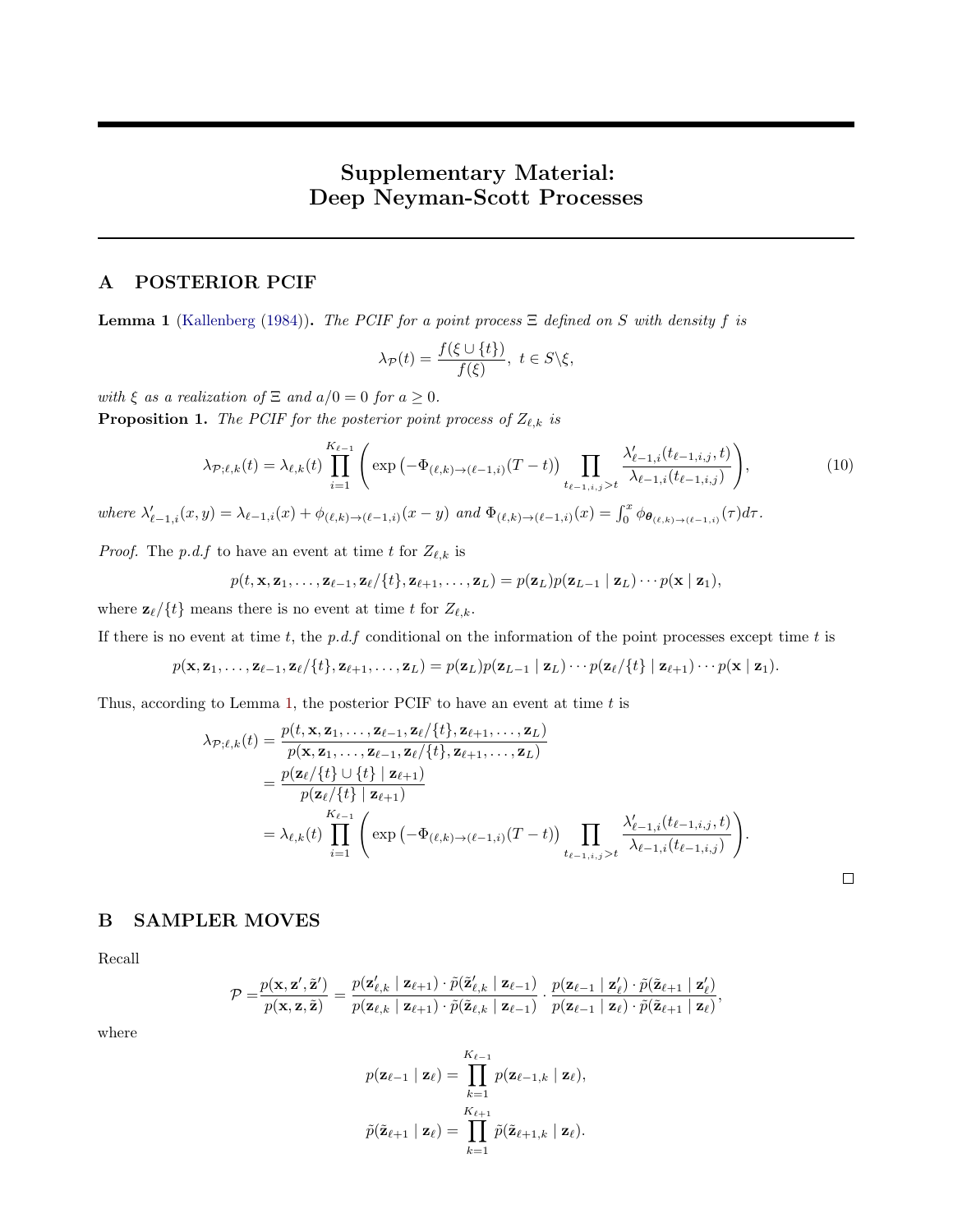#### B.1 Re-sample Virtual Events

Suppose we want to re-sample the virtual events for  $\tilde{Z}_{\ell,k}$ , the proposal probability is

$$
q(\tilde{\mathbf{z}}_{\ell,k} \mid \mathbf{z}_{\ell-1}) = \tilde{p}(\tilde{\mathbf{z}}_{\ell,k} \mid \mathbf{z}_{\ell-1}),
$$

and the integrated detailed balance equation is

$$
\int_A \int_{A'} p(\mathbf{x}, \mathbf{z}, \tilde{\mathbf{z}}) q(\tilde{\mathbf{z}}'_{\ell,k} | \mathbf{z}_{\ell-1}) \alpha(\tilde{\mathbf{z}}_{\ell,k}, \tilde{\mathbf{z}}'_{\ell,k}) d\tilde{\mathbf{z}}'_{\ell,k} d\tilde{\mathbf{z}}_{\ell,k} = \int_A \int_{A'} p(\mathbf{x}, \mathbf{z}', \tilde{\mathbf{z}}') q(\tilde{\mathbf{z}}_{\ell,k} | \mathbf{z}_{\ell-1}) \alpha(\tilde{\mathbf{z}}'_{\ell,k}, \tilde{\mathbf{z}}_{\ell,k}) d\tilde{\mathbf{z}}'_{\ell,k} d\tilde{\mathbf{z}}_{\ell,k},
$$

where  $\tilde{\mathbf{z}}_{\ell,k} \in A$  and  $\tilde{\mathbf{z}}'_{\ell,k} \in A'$ .

The proposal probability ratio is

$$
\mathcal{Q} = \frac{q(\tilde{\mathbf{z}}_{\ell,k} \mid \mathbf{z}_{\ell-1})}{q(\tilde{\mathbf{z}}_{\ell,k}' \mid \mathbf{z}_{\ell-1})} = \frac{\tilde{p}(\tilde{\mathbf{z}}_{\ell,k} \mid \mathbf{z}_{\ell-1})}{\tilde{p}(\tilde{\mathbf{z}}_{\ell,k}' \mid \mathbf{z}_{\ell-1})}.
$$

The likelihood ratio is

$$
\mathcal{P} = \frac{p(\mathbf{x}, \mathbf{z}', \tilde{\mathbf{z}}')}{p(\mathbf{x}, \mathbf{z}, \tilde{\mathbf{z}})} = \frac{\tilde{p}(\tilde{\mathbf{z}}'_{\ell,k} \mid \mathbf{z}_{\ell-1})}{\tilde{p}(\tilde{\mathbf{z}}_{\ell,k} \mid \mathbf{z}_{\ell-1})}.
$$

The absolute value of the determinant of the Jacobian is

$$
\mathcal{J} = \left| \frac{\partial (\tilde{\mathbf{z}}_{\ell,k}', \tilde{\mathbf{z}}_{\ell,k})}{\partial (\tilde{\mathbf{z}}_{\ell,k}', \tilde{\mathbf{z}}_{\ell,k})} \right| = 1.
$$

So the acceptance probability is

$$
\alpha(\tilde{\mathbf{z}}_{\ell,k}, \tilde{\mathbf{z}}_{\ell,k}') = \mathcal{P} \cdot \mathcal{Q} \cdot \mathcal{J} = 1.
$$

#### <span id="page-12-0"></span>B.2 Flip a Virtual Event to a Real Event

Suppose we want to flip a virtual event  $\tilde{t}_{\ell,k,j}$  to a real event  $t_{\ell,k,m_{\ell,k}+1}$ .

The number of events for the current state and the proposed state is  $m_{\ell,k} + \tilde{m}_{\ell,k}$ . The probabilities to pick  $\tilde{t}_{\ell,k,j}$ and  $t_{\ell,k,m_{\ell,k}+1}$  are both  $1/(m_{\ell,k} + \tilde{m}_{\ell,k})$ , as the total number of events does not change. Hence, the proposal probability ratio is

$$
\mathcal{Q} = \frac{1/(m_{\ell,k} + \tilde{m}_{\ell,k})}{1/(m_{\ell,k} + \tilde{m}_{\ell,k})} = 1.
$$

The likelihood ratio is

$$
\mathcal{P}_{v} = \frac{\lambda_{\ell,k}(\tilde{t}_{\ell,k,j})}{\tilde{\lambda}_{\ell,k}(\tilde{t}_{\ell,k,j})} \cdot \frac{p(\mathbf{z}_{\ell-1} | \mathbf{z}_{\ell}) \cdot \tilde{p}(\tilde{\mathbf{z}}_{\ell+1} | \mathbf{z}_{\ell})}{p(\mathbf{z}_{\ell-1} | \mathbf{z}_{\ell}) \cdot \tilde{p}(\tilde{\mathbf{z}}_{\ell+1} | \mathbf{z}_{\ell})}
$$
\n
$$
= \frac{\lambda_{\ell,k}(\tilde{t}_{\ell,k,j})}{\tilde{\lambda}_{\ell,k}(\tilde{t}_{\ell,k,j})} \cdot \prod_{i=1}^{K_{\ell-1}} \left( \exp\left(-\Phi_{\theta_{(\ell,k)} \to (\ell-1,i)}(T - \tilde{t}_{\ell,k,j})\right) \frac{\prod_{t_{\ell-1,i,j} > \tilde{t}_{\ell,k,j}} \lambda'_{\ell-1,i}(t_{\ell-1,i,j}, \tilde{t}_{\ell,k,j})}{\prod_{t_{\ell-1,i,j} > \tilde{t}_{\ell,k,j}} \lambda_{\ell-1,i}(t_{\ell-1,i,j})} \right)
$$
\n
$$
\cdot \prod_{i=1}^{K_{\ell+1}} \left( \exp\left(-\tilde{\Phi}_{\tilde{\theta}_{(\ell,k)} \to (\ell+1,i)}(\tilde{t}_{\ell,k,j})\right) \frac{\prod_{\tilde{t}_{\ell+1,i,j} < \tilde{t}_{\ell,k,j}} \tilde{\lambda}'_{\ell+1,i}(\tilde{t}_{\ell+1,i,j}, \tilde{t}_{\ell,k,j})}{\prod_{\tilde{t}_{\ell+1,i,j} < \tilde{t}_{\ell,k,j}} \tilde{\lambda}_{\ell+1,i}(\tilde{t}_{\ell+1,i,j})} \right),
$$
\n
$$
(x) = \int_{0}^{x} \tilde{\phi}_{\tilde{\phi}} \qquad (\tau) d\tau, \lambda'_{\ell-1} \cdot (x, y) = \lambda_{\ell-1,i}(x) + \phi_{\theta_{\ell+1,i,j}} \cdot (x - y), \text{ and } \tilde{\lambda}'_{\ell-1,i}(x, y) = \lambda_{\ell-1,i}(x) + \phi_{\theta_{\ell+1,i,j}} \cdot (x - y)
$$

where  $\tilde{\Phi}_{\tilde{\theta}_{(\ell,k)\to(\ell+1,i)}}(x) = \int_0^x \tilde{\phi}_{\tilde{\theta}_{(\ell,k)\to(\ell+1,i)}}(\tau) d\tau, \ \lambda'_{\ell-1,i}(x,y) = \lambda_{\ell-1,i}(x) + \phi_{\theta_{(\ell,k)\to(\ell-1,i)}}(x-y),$  and  $\tilde{\lambda}'_{\ell+1,i}(x,y) = \tilde{\Phi}_{\tilde{\theta}_{(\ell,k)\to(\ell+1,i)}}(x)$  $\tilde{\lambda}_{\ell+1,i}(x) + \tilde{\phi}_{\tilde{\boldsymbol{\theta}}_{(\ell,k) \to (\ell+1,i)}}(y-x).$ 

So the acceptance probability is

$$
\alpha = \min(1, \mathcal{P}_v).
$$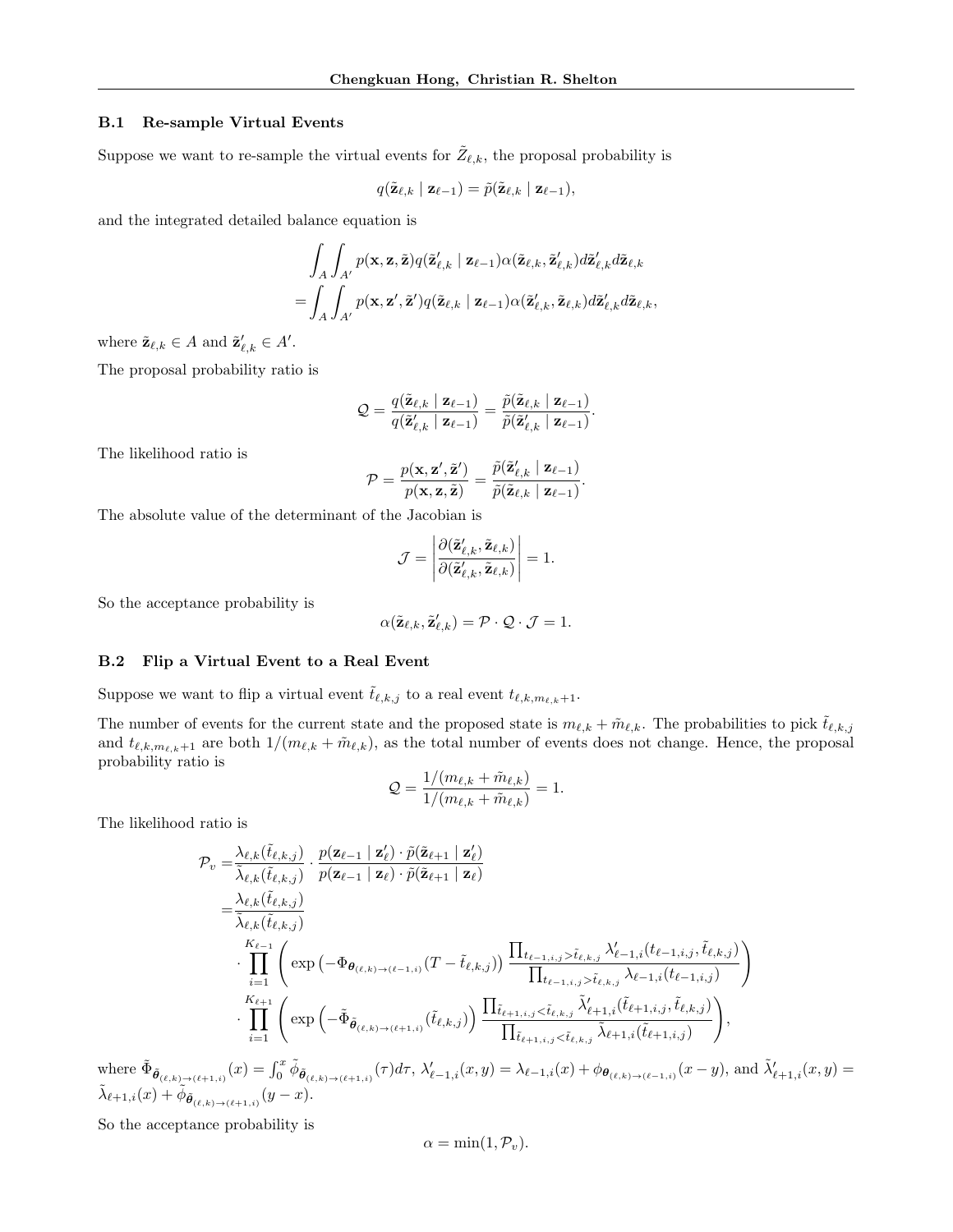#### B.3 Flip a Real Event to a Virtual Event

Suppose we want to flip a real event  $t_{\ell,k,j}$  to a virtual event  $\tilde{t}_{\ell,k,\tilde{m}_{\ell,k}+1}$ . Similar to Section [B.2,](#page-12-0) the proposal probability ratio is  $\mathcal{Q} = 1$ . The likelihood ratio is

$$
\mathcal{P}_{r} = \frac{\tilde{\lambda}_{\ell,k}(t_{\ell,k,j})}{\lambda_{\ell,k}(t_{\ell,k,j})} \cdot \frac{p(\mathbf{z}_{\ell-1} | \mathbf{z}_{\ell}) \cdot \tilde{p}(\tilde{\mathbf{z}}_{\ell+1} | \mathbf{z}_{\ell})}{p(\mathbf{z}_{\ell-1} | \mathbf{z}_{\ell}) \cdot \tilde{p}(\tilde{\mathbf{z}}_{\ell+1} | \mathbf{z}_{\ell})} \n= \frac{\tilde{\lambda}_{\ell,k}(t_{\ell,k,j})}{\lambda_{\ell,k}(t_{\ell,k,j})} \cdot \prod_{i=1}^{K_{\ell-1}} \left( \exp\left(\Phi_{\theta_{(\ell,k)\to(\ell-1,i)}}(T - t_{\ell,k,j})\right) \frac{\prod_{t_{\ell-1,i,j} > t_{\ell,k,j}} \lambda'_{\ell-1,i}(t_{\ell-1,i,j}, t_{\ell,k,j})}{\prod_{t_{\ell-1,i,j} > t_{\ell,k,j}} \lambda_{\ell-1,i}(t_{\ell-1,i,j})} \right) \n\cdot \prod_{i=1}^{K_{\ell+1}} \left( \exp\left(\tilde{\Phi}_{\tilde{\theta}_{(\ell,k)\to(\ell+1,i)}}(t_{\ell,k,j})\right) \frac{\prod_{\tilde{t}_{\ell+1,i,j} < t_{\ell,k,j}} \tilde{\lambda}'_{\ell+1,i}(\tilde{t}_{\ell+1,i,j}, t_{\ell,k,j})}{\prod_{\tilde{t}_{\ell+1,i,j} < t_{\ell,k,j}} \tilde{\lambda}'_{\ell+1,i}(\tilde{t}_{\ell+1,i,j})} \right),
$$

where  $\lambda'_{\ell-1,i}(x,y) = \lambda_{\ell-1,i}(x) - \phi_{\theta_{(\ell,k)\to(\ell-1,i)}}(x-y)$ , and  $\tilde{\lambda}'_{\ell+1,i}(x,y) = \tilde{\lambda}_{\ell+1,i}(x) - \tilde{\phi}_{\tilde{\theta}_{(\ell,k)\to(\ell+1,i)}}(y-x)$ .

So the acceptance probability is

$$
\alpha = \min(1, \mathcal{P}_r).
$$

### B.4 Swap a Real Event and a Virtual Event

Suppose we want to flip a virtual event  $\tilde{t}_{\ell,k,j}$  to a real event  $t_{\ell,k,m_{\ell,i}+1}$  and we also want to flip a real event  $t_{\ell,k,j}$ to a virtual event  $\tilde{t}_{\ell,k,\tilde{m}_{\ell,k}+1}$ .

The probability to pick  $\tilde{t}_{\ell,k,j}$  and  $t_{\ell,k,j}$  is  $1/m_{\ell,k} \cdot 1/\tilde{m}_{\ell,k}$ , the same for the probability to pick the real and virtual events in the reverse move. Thus, the proposal probability ratio is  $\mathcal{Q} = 1$ .

The likelihood ratio is

So the acceptance probability is

 $\alpha = \min(1, \mathcal{P}).$ 

 $\mathcal{P} = \mathcal{P}_v \cdot \mathcal{P}_r$ .

### C OPTIMIZATION

#### <span id="page-13-0"></span>C.1 Derivatives  $w.r.t$  the Parameters for VPPs

For simplicity, we omit the data index n. The likelihood of the parameters for the VPPs  $w.r.t$  the real events is

$$
\|\tilde{\mathbf{h}} = \sum_{\ell=1}^{L} \sum_{k=1}^{K_{\ell}} \left( \sum_{j=1}^{\tilde{m}_{\ell,k}} \log \tilde{\lambda}_{\ell,k}(t_{\ell,k,j}) - \int_{0}^{T} \tilde{\lambda}_{\ell,k}(t)dt \right),
$$

where

$$
\int_0^T \tilde{\lambda}_{\ell,k}(t)dt = \tilde{\mu}_{\ell,k}T + \sum_{i=1}^{K_{\ell-1}} \sum_{j=1}^{m_{\ell-1,i}} \tilde{\Phi}_{\tilde{\theta}_{(\ell-1,i)\to(\ell,k)}}(t_{\ell-1,i,j}).
$$

The integral of the virtual kernel function is

$$
\tilde{\Phi}_{\tilde{\boldsymbol{\theta}}_{(\ell-1,i)\to(\ell,k)}}(t) = \int_0^t \tilde{\phi}_{\tilde{\boldsymbol{\theta}}_{(\ell,i)\to(\ell+1,k)}}(\tau) d\tau = \int_0^t \tilde{p} \frac{\tilde{\beta}^{\tilde{\alpha}}}{\Gamma(\tilde{\alpha})} \tau^{\tilde{\alpha}-1} e^{-\tilde{\beta}\tau} d\tau = \tilde{p} \frac{1}{\Gamma(\tilde{\alpha})} \gamma(\tilde{\alpha}, \tilde{\beta}t)
$$

with  $\tilde{p} = \tilde{p}_{(\ell-1,i) \to (\ell,k)}, \, \tilde{\alpha} = \tilde{\alpha}_{(\ell-1,i) \to (\ell,k)}, \, \tilde{\beta} = \tilde{\beta}_{(\ell-1,i) \to (\ell,k)}.$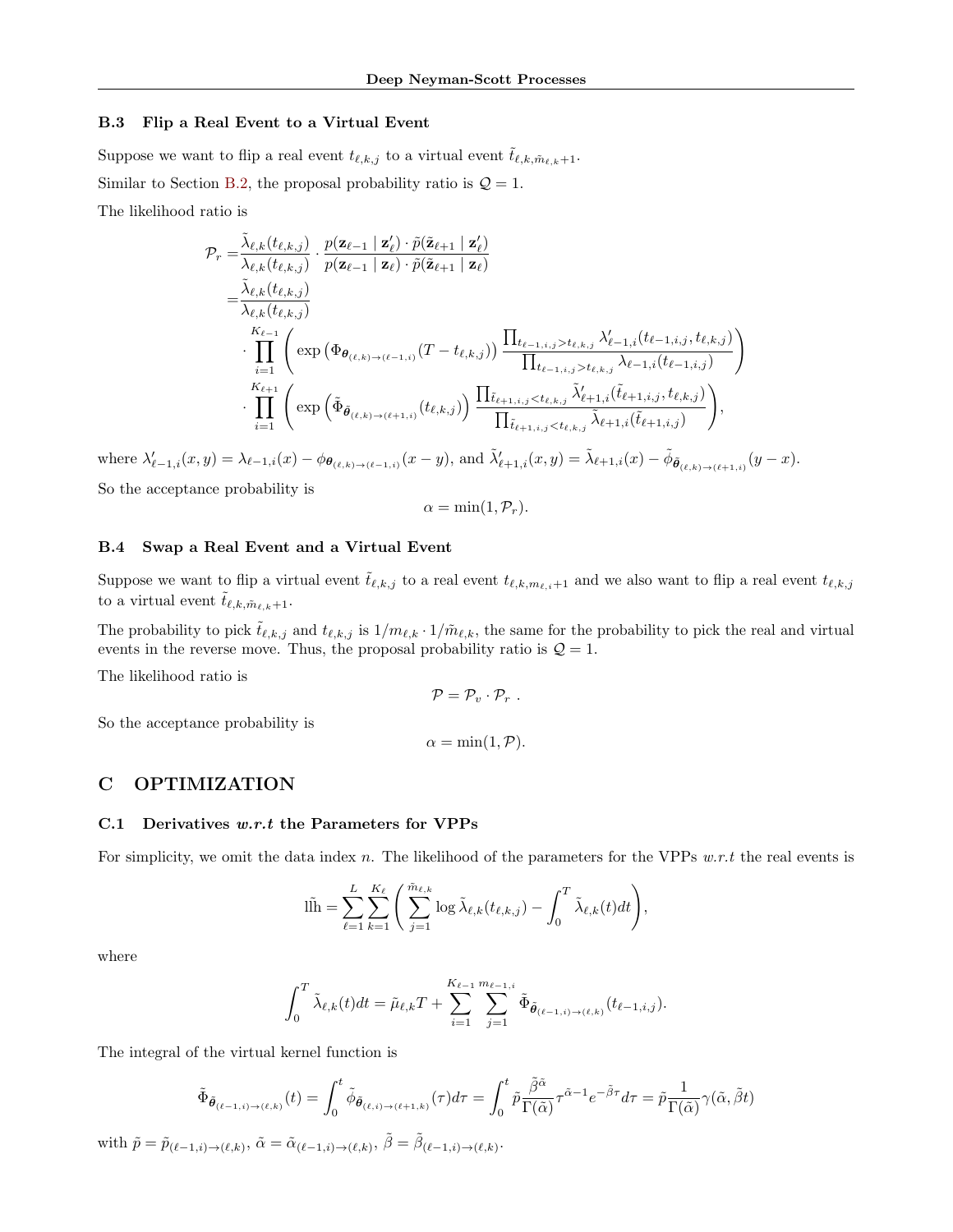The partial derivative of ll̆h  $w.r.t$   $\tilde{\mu}_{\ell,k}$  is

$$
\partial_{\tilde{\mu}_{\ell,k}} \tilde{\ln} = \sum_{j=1}^{\tilde{m}_{\ell,k}} \frac{1}{\tilde{\lambda}_{\ell,k}(t_{\ell,k,j})} - T.
$$

In the following section, we use  $\tilde{\theta}$  to denote  $\tilde{\theta}_{(\ell-1,*)\to(\ell,k)}$ . The partial derivative of  $\tilde{\text{lh}}$  w.r.t  $\tilde{p}$  is

$$
\partial_{\tilde{p}} \tilde{\text{ln}} = \partial_{\tilde{p}} \Bigg( \sum_{j=1}^{\tilde{m}_{\ell,k}} \log \tilde{\lambda}_{\ell,k}(t_{\ell,k,j}) - \sum_{i=1}^{K_{\ell-1}} \sum_{j=1}^{m_{\ell-1,i}} \tilde{\Phi}_{\tilde{\theta}}(t_{\ell-1,i,j}) \Bigg) \n= \sum_{j=1}^{\tilde{m}_{\ell,k}} \frac{\partial_{\tilde{p}} \phi_{\tilde{\theta}_{\tilde{\theta}}}(t_{\ell,k,j})}{\tilde{\lambda}_{\ell,k}(t_{\ell,k,j})} - \sum_{i=1}^{K_{\ell-1}} \sum_{j=1}^{m_{\ell-1,i}} \partial_{\tilde{p}} \tilde{\Phi}_{\tilde{\theta}_{\tilde{\theta}}}(t_{\ell-1,i,j}),
$$

where

$$
\partial_{\tilde{p}} \phi_{\tilde{\theta}}(t) = \frac{\tilde{\beta}^{\tilde{\alpha}}}{\Gamma(\tilde{\alpha})} t^{\tilde{\alpha}-1} e^{-\tilde{\beta} t}, \, \partial_{\tilde{p}} \tilde{\Phi}_{\tilde{\theta}}(t) = \frac{1}{\Gamma(\tilde{\alpha})} \gamma(\tilde{\alpha}, \tilde{\beta} t).
$$

The partial derivative of  $\tilde{\text{lh}}$  w.r.t  $\tilde{\alpha}$  is

$$
\partial_{\tilde{\alpha}}\tilde{\ln} = \sum_{j=1}^{\tilde{m}_{\ell,k}} \frac{\partial_{\tilde{\alpha}}\phi_{\tilde{\theta}}(t_{\ell,k,j})}{\tilde{\lambda}_{\ell,k}(t_{\ell,k,j})} - \sum_{i=1}^{K_{\ell-1}} \sum_{j=1}^{m_{\ell-1,i}} \partial_{\tilde{\alpha}}\tilde{\Phi}_{\tilde{\theta}}(t_{\ell-1,i,j}),
$$

where

$$
\partial_{\tilde{\alpha}}\phi_{\tilde{\theta}}(t) = \tilde{p}\frac{(\tilde{\beta}t)^{\tilde{\alpha}-1}\ln(\tilde{\beta}t)\Gamma(\tilde{\alpha}) - (\tilde{\beta}t)^{\tilde{\alpha}-1}\Psi(\tilde{\alpha})\Gamma(\tilde{\alpha})}{\Gamma^{2}(\tilde{\alpha})}\tilde{\beta}e^{-\tilde{\beta}t} = \tilde{p}(\tilde{\beta}t)^{\tilde{\alpha}-1}\frac{\ln(\tilde{\beta}t) - \Psi(\tilde{\alpha})}{\Gamma(\tilde{\alpha})}\tilde{\beta}e^{-\tilde{\beta}t},
$$
  

$$
\partial_{\tilde{\alpha}}\Phi_{\tilde{\theta}}(t) = \tilde{p}\left(-\frac{\Psi(\tilde{\alpha})}{\Gamma(\tilde{\alpha})}\gamma(\tilde{\alpha},\tilde{\beta}t) + \frac{1}{\Gamma(\tilde{\alpha})}\frac{\partial\gamma(\tilde{\alpha},\tilde{\beta}t)}{\partial\tilde{\alpha}}\right)
$$
  

$$
= \tilde{p}\left(-\frac{\Psi(\tilde{\alpha})}{\Gamma(\tilde{\alpha})}\gamma(\tilde{\alpha},\tilde{\beta}t) + \frac{1}{\Gamma(\tilde{\alpha})}\frac{\partial(\Gamma(\tilde{\alpha}) - \Gamma(\tilde{\alpha},\tilde{\beta}t))}{\partial\tilde{\alpha}}\right)
$$
  

$$
= \tilde{p}\left(-\frac{\Psi(\tilde{\alpha})}{\Gamma(\tilde{\alpha})}\gamma(\tilde{\alpha},\tilde{\beta}t) + \frac{1}{\Gamma(\tilde{\alpha})}\cdot\left(\Psi(\tilde{\alpha})\Gamma(\tilde{\alpha}) - \ln(\tilde{\beta}t)\Gamma(\tilde{\alpha},\tilde{\beta}t) - \tilde{\beta}t\cdot T(3,\tilde{\alpha},\tilde{\beta}t)\right)\right),
$$

and  $T(m, s, x)$  is a special case of the Meijer G-function

$$
T(m, s, x) = G_{m-1,m}^{m,0} \left( \underbrace{\underbrace{0,0,\cdots,0}_{m-1}}_{m}, \underbrace{-1,-1,\cdots,-1}_{m} \middle| x \right).
$$

However, it is expensive and numerically unstable to directly calculate Meijer G-function, so we use the first order finite difference to approximate the derivative.

The partial derivative of ll̄h  $w.r.t$   $\tilde{\beta}$  is

$$
\partial_{\tilde{\beta}}\tilde{\ln} = \sum_{j=1}^{\tilde{m}_{\ell,k}} \frac{\partial_{\tilde{\beta}}\phi_{\tilde{\theta}}(t_{\ell,k,j})}{\tilde{\lambda}_{\ell,k}(t_{\ell,k,j})} - \sum_{i=1}^{K_{\ell-1}} \sum_{j=1}^{m_{\ell-1,i}} \partial_{\tilde{\beta}}\tilde{\Phi}_{\tilde{\theta}}(t_{\ell-1,i,j}),
$$

where

$$
\partial_{\tilde{\beta}} \phi_{\tilde{\theta}}(t) = \tilde{p}/\Gamma(\tilde{\alpha}) t^{\tilde{\alpha}-1} (\tilde{\alpha} \tilde{\beta}^{\tilde{\alpha}-1} e^{-\tilde{\beta}t} - \tilde{\beta}^{\tilde{\alpha}} e^{-\tilde{\beta}t} t) = \tilde{p}/\Gamma(\tilde{\alpha}) t^{\tilde{\alpha}-1} \tilde{\beta}^{\tilde{\alpha}-1} e^{-\tilde{\beta}t} (\tilde{\alpha} - \tilde{\beta}t) ,
$$
  

$$
\partial_{\tilde{\beta}} \Phi_{\tilde{\theta}}(t) = \tilde{p} \frac{1}{\Gamma(\tilde{\alpha})} \frac{\partial \gamma(\tilde{\alpha}, \tilde{\beta}t)}{\partial \tilde{\beta}} = \tilde{p} \frac{1}{\Gamma(\tilde{\alpha})} (\tilde{\beta}t)^{\tilde{\alpha}-1} e^{-\tilde{\beta}t} \cdot t .
$$

We use softplus function to make sure the parameters are all positive.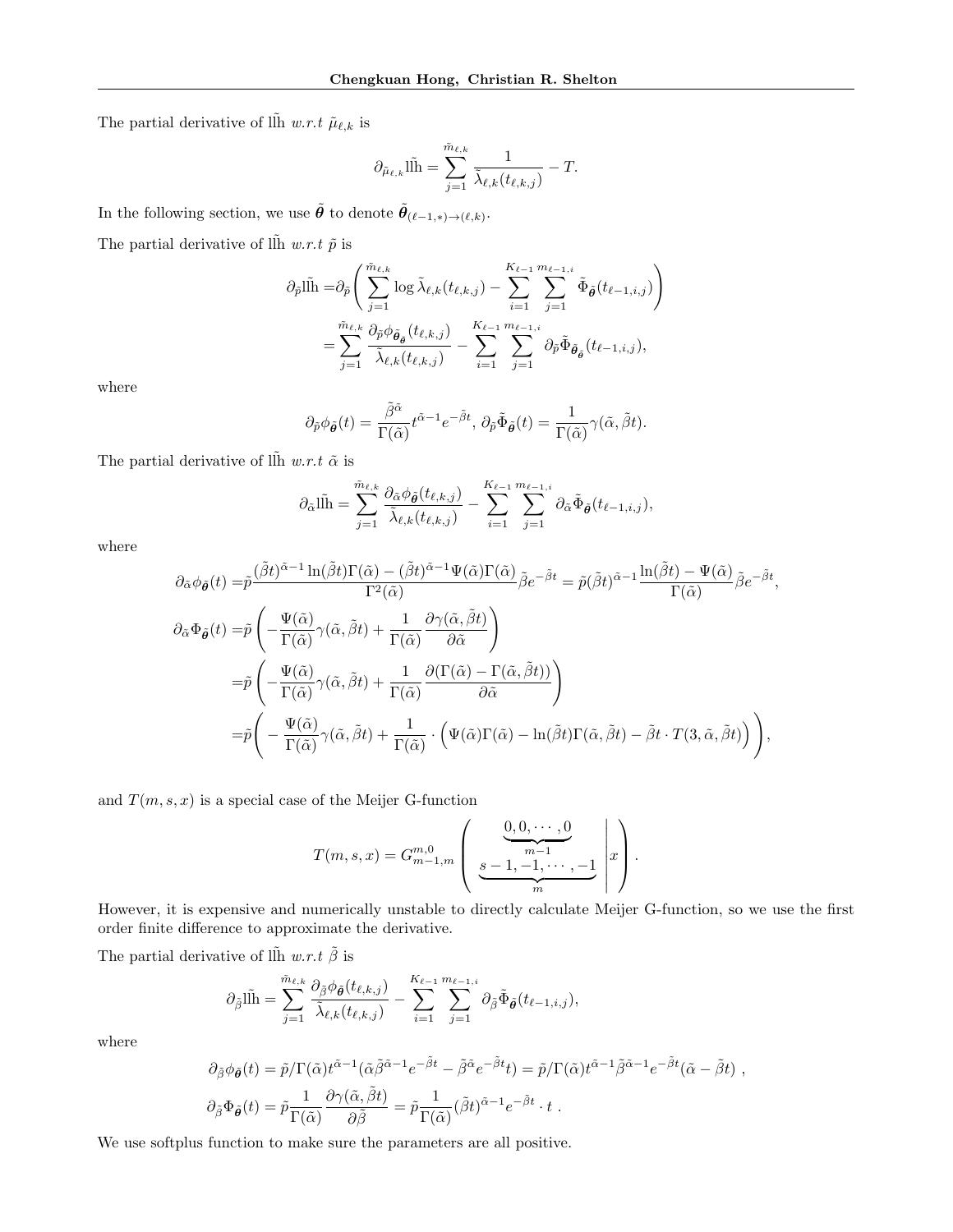### <span id="page-15-2"></span>C.2 Maximization and Derivatives w.r.t the Parameters for RPPs

The likelihood of the parameters for  $\mathbf{Z}_n$  w.r.t the real events is

$$
\text{llh} = \sum_{\ell=0}^{L} \sum_{k=1}^{K_{\ell}} \left( \sum_{j=1}^{m_{n,\ell,k}} \log \lambda_{n,\ell,k}(t_{n,\ell,k,j}) - \int_{0}^{T} \lambda_{n,\ell,k}(t)dt \right),
$$

where

$$
\int_0^T \lambda_{n,L,k}(t)dt = \mu_{n,k}T,
$$
  

$$
\int_0^T \lambda_{n,\ell,k}(t)dt = \sum_{i=1}^{K_{\ell+1}} \sum_{j=1}^{m_{n,\ell+1,i}} \Phi_{\theta_{(\ell+1,i)\to(\ell,k)}}(t_{n,\ell+1,i,j}) \text{ for } 0 \le \ell \le L-1.
$$

The maximizing value for  $\mu_{n,L,k}$  is

$$
\mu_{n,L,k} = \frac{m_{n,L,k}}{T}.
$$

The functional forms for the derivatives of the other parameters of the kernel functions are the same as the forms for VPPs.

### <span id="page-15-0"></span>D FULL BAYESIAN INFERENCE

For simplicity, we use  $\theta$  to denote all of the hyperparameters. We need sample  $\theta$  from the posterior distribution

$$
p(\boldsymbol{\theta} \mid \mathbf{x}, \mathbf{z}) = \frac{p(\mathbf{x}, \mathbf{z}, \boldsymbol{\theta})}{p(\mathbf{x}, \mathbf{z})}.
$$

Each time we uniformly select a hyperparameter  $\theta$  from  $\theta$  and the acceptance ratio is

$$
\mathcal{A} = \min(\alpha, 1),
$$

where

$$
\alpha = \frac{p(\theta' \mid \mathbf{x}, \mathbf{z})q(\theta' \to \theta)}{p(\theta \mid \mathbf{x}, \mathbf{z})q(\theta \to \theta')} = \frac{p(\theta')p(\mathbf{x}, \mathbf{z} \mid \theta')q(\theta' \to \theta)}{p(\theta)p(\mathbf{x}, \mathbf{z} \mid \theta)q(\theta \to \theta')},
$$

 $\theta'$  is the proposal, and  $\theta$  is the current value.

We assume the prior distributions for each parameter is Gamma distribution, and use  $h$  to denote the shape,  $c$  to denote the scale, then

$$
p(\theta) = \text{Gamma}(\theta; h, c),
$$
  
\n
$$
q(\theta' \to \theta) = \text{Gamma}(\theta; h, \theta'/h),
$$
  
\n
$$
q(\theta \to \theta') = \text{Gamma}(\theta'; h, \theta/h),
$$

and

$$
\alpha = \frac{1/(\Gamma(h)e^{h})(\theta')^{\hbar-1} \exp(-\theta'/c) \cdot 1/(\Gamma(h)(\theta'/h)^{h}) \theta^{h-1} \exp(-\theta/(\theta'/h)) \cdot p(\mathbf{x}, \mathbf{z} \mid \theta')}{1/(\Gamma(h)e^{h})\theta^{h-1} \exp(-\theta/c) \cdot 1/(\Gamma(h)(\theta/h)^{h}) \cdot (\theta')^{h-1} \exp(-\theta'/((\theta/h)) \cdot p(\mathbf{x}, \mathbf{z} \mid \theta))}
$$
  
= 
$$
\frac{\theta^{h} \exp(-\theta'/c - \theta/(\theta'/h)) \cdot p(\mathbf{x}, \mathbf{z} \mid \theta')}{(\theta')^{h} \exp(-\theta/c - \theta'/(\theta/h)) \cdot p(\mathbf{x}, \mathbf{z} \mid \theta)}.
$$

### <span id="page-15-1"></span>E SPATIAL BIRTH-AND-DEATH ALGORITHM

We attempt to construct a spatial birth-death process to simulate the posterior distribution of hidden TPPs. We need to construct two proposals: birth and death. We use a birth to add an event and a death to delete an event.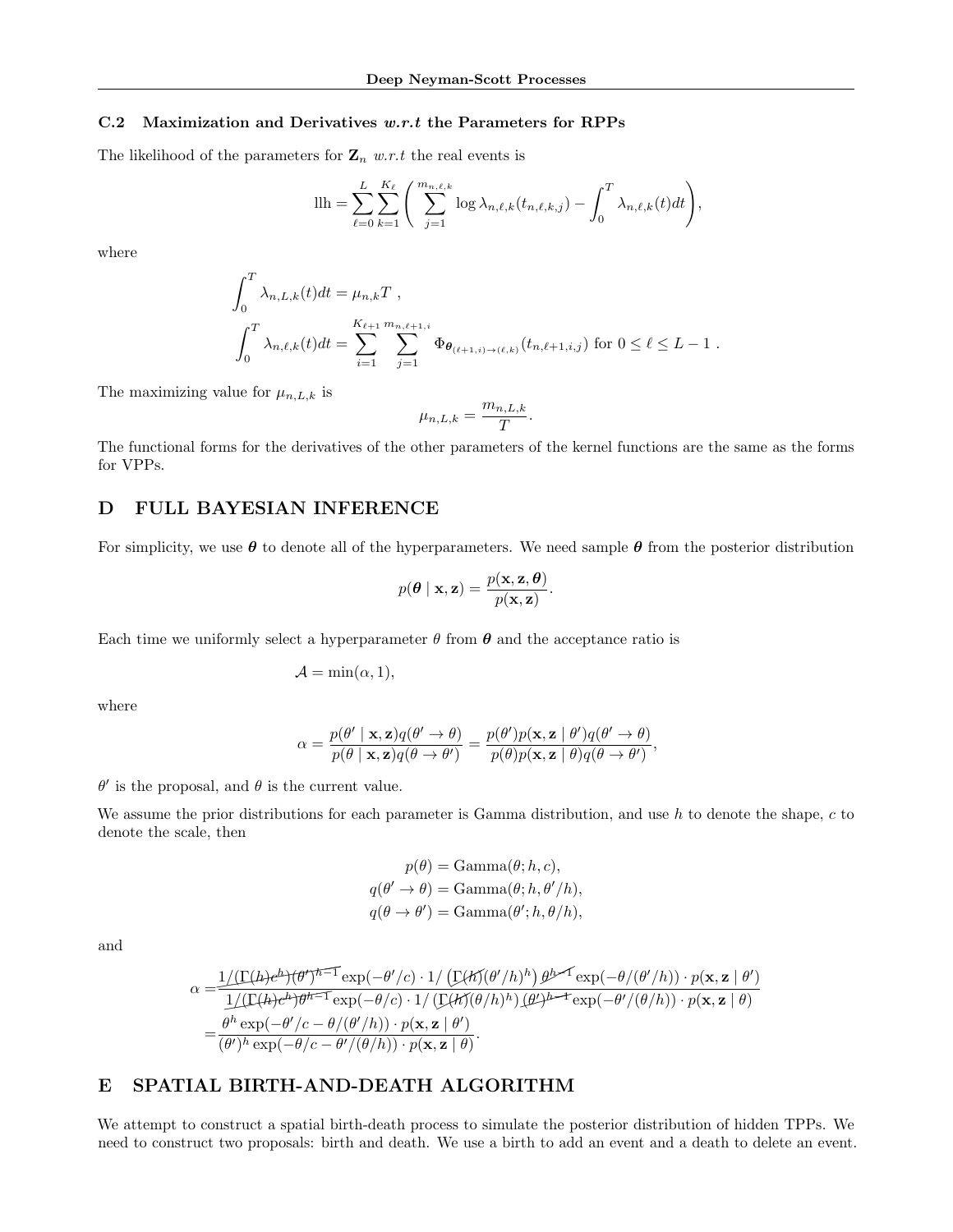Spatial birth-and-death [\(Preston,](#page-10-20) [1977\)](#page-10-20) is a continuous-time Markov process. The detailed balance equation is

<span id="page-16-0"></span>
$$
p(\mathbf{z}_{\ell,k} \mid \mathbf{x})b(\mathbf{z}_{\ell,k},t) = p(\mathbf{z}_{\ell,k} \cup \{t\} \mid \mathbf{x})d(\mathbf{z}_{\ell,k} \cup \{t\},t),
$$
\n(11)

where  $b(\mathbf{z}_{\ell,k},t)$  is the birth rate to add a new event at time t to the current hidden events set  $\mathbf{z}_{\ell,k}$  and  $d(\mathbf{z}_{\ell,k},t)$  is the death rate for removing an event with time  $t$ .

A common way to determine the birth rate  $b(\mathbf{z}_{\ell,k}, t)$  is to make it proportional to the PCIF as in Eq. [2](#page-3-4) and the death rate to be a constant number [\(Ripley,](#page-10-3) [1977;](#page-10-3) [Baddeley & Møller,](#page-8-4) [1989;](#page-8-4) [Møller,](#page-9-23) [1989\)](#page-9-23). However, it would be very hard to calculate the total birth rate exactly, as it would require an integral of the product terms in Eq. [2.](#page-3-4) If, instead, we try to find an upper bound for the PCIF and then use thinning to get the samples for birth process, it would have far too many attempted jumps rejected for the birth stage.

Similar to [Lieshout et al.](#page-9-24) [\(2002\)](#page-9-24), we can make the birth rate to be

<span id="page-16-1"></span>
$$
b(\mathbf{z}_{\ell,k},t) = \tilde{\mu}_{\ell,k} + \sum_{i=1}^{K_{\ell-1}} \sum_{t_{\ell-1,i,j} > t} \tilde{\phi}_{\tilde{\boldsymbol{\theta}}_{(\ell-1,i)\to(\ell,k)}}(t_{\ell-1,i,j}-t). \tag{12}
$$

The only difference from [Lieshout et al.](#page-9-24) [\(2002\)](#page-9-24) is we divide the birth rate by  $\lambda_{\ell,k}(\cdot)$  and the birth rate not only depends on the evidence, but also depends on the posterior samples.

To satisfy the detailed balance Eq. [11,](#page-16-0) the death rate  $d(\mathbf{z}_{\ell,k} \cup t, t)$  needs to be

$$
d(\mathbf{z}_{\ell,k} \cup t, t) = \frac{b(\mathbf{z}_{\ell,k}, t)}{\lambda_{\mathcal{P};\ell,k}(t)} \\
= \frac{\tilde{\mu}_{\ell,k} + \sum_{i=1}^{K_{\ell-1}} \sum_{t_{\ell-1,i,j} > t} \tilde{\phi}_{\tilde{\theta}_{(\ell-1,i)\to(\ell,k)}}(t_{\ell-1,i,j} - t)}{\lambda_{\ell,k}(t) \prod_{i=1}^{K_{\ell-1}} \left( \exp\left(-\Phi_{(\ell,k)\to(\ell-1,i)}(T-t)\right) \prod_{t_{\ell-1,i,j} > t} \frac{\lambda'_{\ell-1,i}(t_{\ell-1,i,j},t)}{\lambda_{\ell-1,i}(t_{\ell-1,i,j})} \right)},
$$
(13)

where  $\lambda'_{\ell-1,i}(x,y) = \lambda_{\ell-1,i}(x) + \phi_{\theta_{(\ell,k)\to(\ell-1,i)}}(x-y).$ 

The total birth rate is

<span id="page-16-3"></span>
$$
\beta(\mathbf{z}) = \sum_{\ell,k} \int_0^T b(\mathbf{z}_{\ell,k},t)dt = \sum_{\ell,k} \left( \tilde{\mu}_{\ell,k}T + \sum_{i=1}^{K_{\ell-1}} \sum_{t_{\ell-1,i,j}} \tilde{\Phi}_{\tilde{\theta}_{(\ell-1,i)\to(\ell,k)}}(t_{\ell-1,i,j}) \right), \tag{14}
$$

and the total death rate is

<span id="page-16-2"></span>
$$
\delta(\mathbf{z}) = \sum_{\ell,k} \left( \sum_j d(\mathbf{z}_{\ell,k}, t_{\ell,k,j}) \right).
$$

**Open problem:** Does the SB&D with the birth rate as in Eq. [12](#page-16-1) and the death rate as in Eq. [13](#page-16-2) converge to an invariant distribution?

The SB&D given in [Lieshout et al.](#page-9-24) [\(2002\)](#page-9-24) is guaranteed to converge to an invariant distribution as it satisfies a sufficient condition that the total birth rate is bounded from above and the total death rate is bounded from below. However, the total birth rate in Eq. [14](#page-16-3) is finite but not bounded in our case, which violates the sufficient condition satisfied in [Lieshout et al.](#page-9-24) [\(2002\)](#page-9-24). Please refer to [Møller & Waagepetersen](#page-9-2) [\(2003\)](#page-9-2) for more details.

Therefore, we cannot guarantee this method will converge, and instead use the MCMC method in the main section of this paper.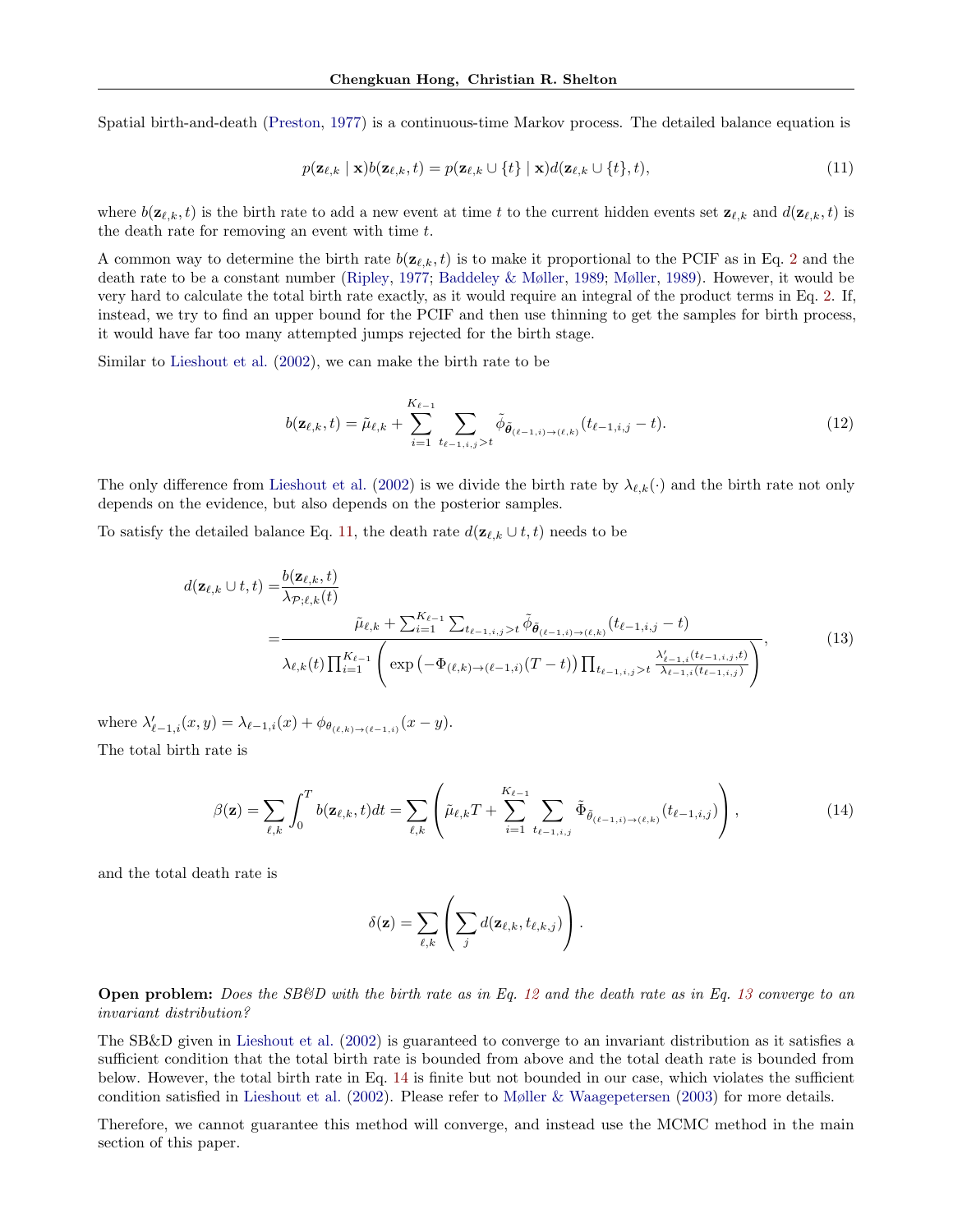# <span id="page-17-0"></span>F INFERENCE ALGORITHM

<span id="page-17-4"></span>Algorithm 1 MCEM for DN-SPs

**Input:** data  $\{x_n\}$ , model M Initialization: base rates  $\{\mu_n\}$ , kernel parameters  $\theta$ , virtual base rates  $\{\tilde{\mu}_n\}$ , virtual kernel parameters  $\tilde{\theta}$ , initial states for Markov chains. repeat  $\mathbf{z}_n^{(1)}, \ldots, \mathbf{z}_n^{(\mathcal{S})} \sim p(\mathbf{Z}_n \mid \mathbf{x}_n; \boldsymbol{\mu}_n, \boldsymbol{\theta})$  by MCMC Maximize base rates based on Eq. [8](#page-5-1) Use Adam to optimize Eqs. [9,](#page-5-2) [5,](#page-5-4) and [6](#page-5-5) Record  $\mathbf{z}_n^{(\mathcal{S})}$  as the initial state for the Markov chain until the expected log-likelihood in Eq. [7](#page-5-3) get converged

# <span id="page-17-1"></span>G EXPERIMENTS DETAILS

### <span id="page-17-2"></span>G.1 Datasets

Retweets [\(Zhao et al.,](#page-10-21) [2015\)](#page-10-21) The retweets dataset collected sequences of tweets streams. Each sequence contains the times and types for some follow-up retweets. We use the same dataset as used in NHP. The retweets are grouped into three types (small, medium and large) according to the number of followers of the users who owned the retweets.

Earthquakes [\(NCEDC,](#page-9-25) [2014;](#page-9-25) [BDSN,](#page-8-14) [2014;](#page-8-14) [HRSN,](#page-9-26) [2014;](#page-9-26) [BARD,](#page-8-15) [2014\)](#page-8-15) We collected the times and magnitudes for earthquakes between  $01/01/2014$   $00:00:00$  and  $01/01/2020$   $00:00:00$  in the region spanning between  $34.5^{\circ}$  and 43.2° latitude and between  $-126.00°$  and  $-117.76°$  longitude. If the magnitude of a earthquake is smaller than 1, we classify it as a small earthquake, otherwise a large earthquake.

Homicides [\(COC\)](#page-8-16) This dataset contains the times for homicides that occurred at five contiguous districts  $(007-011)$  with the most homicides in Chicago from  $01/01/2001 00:00:00$  to  $01/01/2020 00:00:00$ . The type for an event is the district where the homicide occurred. The terms of use can be found at [https://www.chicago.gov/](https://www.chicago.gov/city/en/narr/foia/data_disclaimer.html) [city/en/narr/foia/data\\_disclaimer.html](https://www.chicago.gov/city/en/narr/foia/data_disclaimer.html).

<span id="page-17-3"></span>The number of types, the number of total events and the number of sequences for each dataset are summarized in Table [3.](#page-17-3)

| <b>DATASETS</b>    | $#$ TYPES | $#$ EVENTS | $#$ SEQUENCES |                   |             |
|--------------------|-----------|------------|---------------|-------------------|-------------|
|                    |           |            | <b>TRAIN</b>  | <b>VALIDATION</b> | <b>TEST</b> |
| <b>RETWEETS</b>    |           | 2610102    | 20000         | 2000              | 2000        |
| <b>EARTHQUAKES</b> |           | 156743     | 209           | 53                | 53          |
| <b>HOMICIDES</b>   | .,        | 3956       |               |                   |             |

### G.2 Training and Testing

The probabilities of the moves for *Move 1, Move 2, and Move 3 are 0.2, 0.6, and 0.2 respectively.* We train the models using Algorithm [1](#page-17-4) to get the parameters of the kernel and virtual kernel functions.

During testing, the parameters of the kernel functions and virtual kernel functions are fixed. We update the base rates according to Eqs. [8](#page-5-1) and [5.](#page-5-4) The posterior samples for RPPs are collected to calculate the expectation of the log-likelihood per event. For each sequence in the evidence, there is an event at the end. To better capture the last event, we assume there is a synthetic real event for each hidden TPP at the end. This synthetic real event is only involved with the calculation of the intensity functions for the VPPs.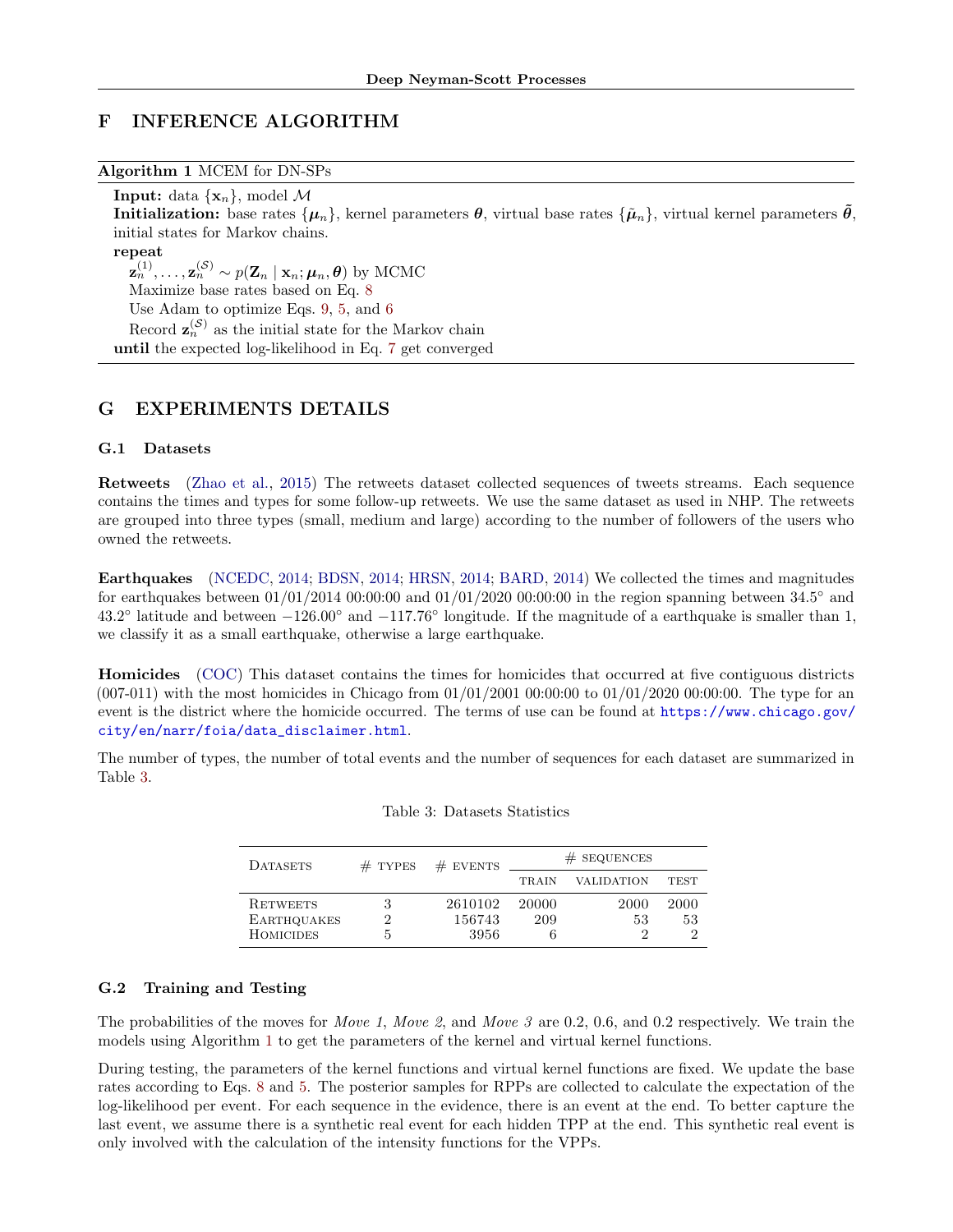### G.3 Likelihood

For a neural network, the CIF has a parametric form  $\lambda_{f\Theta(x)}(t)$  determined by a function  $f_{\Theta}$  and the data x. The parameters  $\Theta$  for  $f_{\Theta}$  are learned during training. For testing, the CIF  $\lambda_{f_{\Theta}(\mathbf{x})}(t)$  is determined by the testing data **x** and  $f_{\Theta}$ . The log-likelihood is log  $P(\mathbf{x} \mid \lambda_{f_{\Theta}(\mathbf{x})}(t)).$ 

For a DN-SP,  $\Theta$ , the parameters for the kernels, are learned during training, and fully specify  $P(Z | x)$ . We use a random function  $f_{\Theta}$  to determine the CIF. The distribution of  $f_{\Theta}(\mathbf{x})$  is fully determined by  $P(\mathbf{Z} | \mathbf{x})$ , and thus is fully determined by  $\Theta$  and **x**. We calculate the expected value of the log-likelihood  $\mathbb{E}_{f_{\Theta}(\mathbf{x})}[\log P(\mathbf{x} | \lambda_{f_{\Theta}(\mathbf{x})}(t))]$  $\mathbb{E}_{\mathbf{Z} \sim P(\mathbf{Z}|\mathbf{x})}[\log P(\mathbf{x} | \mathbf{Z})]$  to compare with the baselines.

We do not compare the marginal log-likelihood log  $\mathbb{E}_{\mathbf{Z} \sim P(\mathbf{Z})}[P(\mathbf{x} \mid \mathbf{Z})]$  of our model with the log-likelihood of the neural-network-based models because there are no efficient methods for estimating this expectation, as "forward sampling" with  $P(\mathbf{Z})$  is prohibitively inefficient and samples from  $P(\mathbf{Z} | \mathbf{x})$ , which our method is designed to generate, cannot be used (as the importance sampling ratio weight cannot be calculated).

Similarly, it is difficult to calculate the marginal likelihood for MTPP and the log-likelihood for MTPP is the evidence lower bound per event.

To address the difference in likelihood calculations across methods, we also provide two additional metrics: predictive accuracy and root mean squared error, which are handled in exactly the same fashion for all methods (see Appx.  $G.4$ ).

#### <span id="page-18-0"></span>G.4 Prediction

For prediction, each method predicts the time and type of the next event, conditioned on all events prior to it. This process is repeated for every event in the testing data (slowly increasing the conditioning set for each new prediction).

Instead of calculating an infinite integral as in NHP and SAHP, or using an additional layer of a neural network as in THP, we simply do forward sampling to predict the time and type for the next future event, as we have an explicit formula for the intensity.

We predict the time for the next future event from the beginning to the end. After we get to the convergence of our Markov chain, we draw the samples for the next future event  $e_i = (t_i, k_i)$  conditional on the current state of the Markov chain. Suppose the samples for the next future event  $e_i$  conditional on the history  $\mathcal{H}_{i-1} = \{(t_1, k_1), (t_2, k_2), (t_3, k_3), \cdots, (t_{i-1}, k_{i-1})\}$  are  $(t_i^1, k_i^1), (t_i^2, k_i^2), \ldots, (t_i^S, k_i^S)$ , where  $\{t_i^j\}_{j=1}^S$  are the times of the samples for the future event  $e_i$  and  $\{k_i^j\}_{j=1}^{\mathcal{S}}$  are the types of the future event  $e_i$ . The prediction for the future event time is  $\hat{t}_i = \frac{1}{s} \sum_{j=1}^s t_i^j$  and the type prediction is  $\hat{k}_i = \arg \max_{k \in \{1, ..., K_0\}} \sum_{j=1}^s \mathbb{1}_k(k_i^j)$ , where  $\mathbb{1}_k(k_i^j)$ is the indicator function which is equal to 1 iff  $k = k_i^j$ . Then we calculate the root mean squared error (RMSE) for the time prediction and accuracy for the type prediction.

After the prediction for  $e_i$ , we use the current state of the Markov chain for  $\mathcal{H}_{i-1}$  as the initial state for the Markov chain for  $\mathcal{H}_i$  and run the Markov chain until convergence. Then we predict the time and type for the event  $e_{i+1}$  conditional on  $\mathcal{H}_i$  the same as how we predict the event  $e_i$ .

### <span id="page-18-1"></span>G.5 Time Complexity

The time complexities for flip, swap, and resampling for a single event in MCMC are  $\mathcal{O}(1)$ , constant irrespective of any values (amount of data, parameter values, length of time, etc). A full analysis of the MCMC time complexity would require bounding the number of steps necessary (by mixing time arguments, usually). As with almost all other non-trivial MCMC inference methods, we do not have such a bound.

Intuitively, a model with more hidden layers has much larger search space for the events from a posterior distribution and it should take more time to get fully mixed. And we have observed experimental results to support our intuition. As shown in Table [4,](#page-19-0) the 2-hidden models take more time to get fully mixed than 1-hidden models.

The experiments are trained on a cluster with multiple CPU cores. The number of CPU cores ranges from 8 to 64.